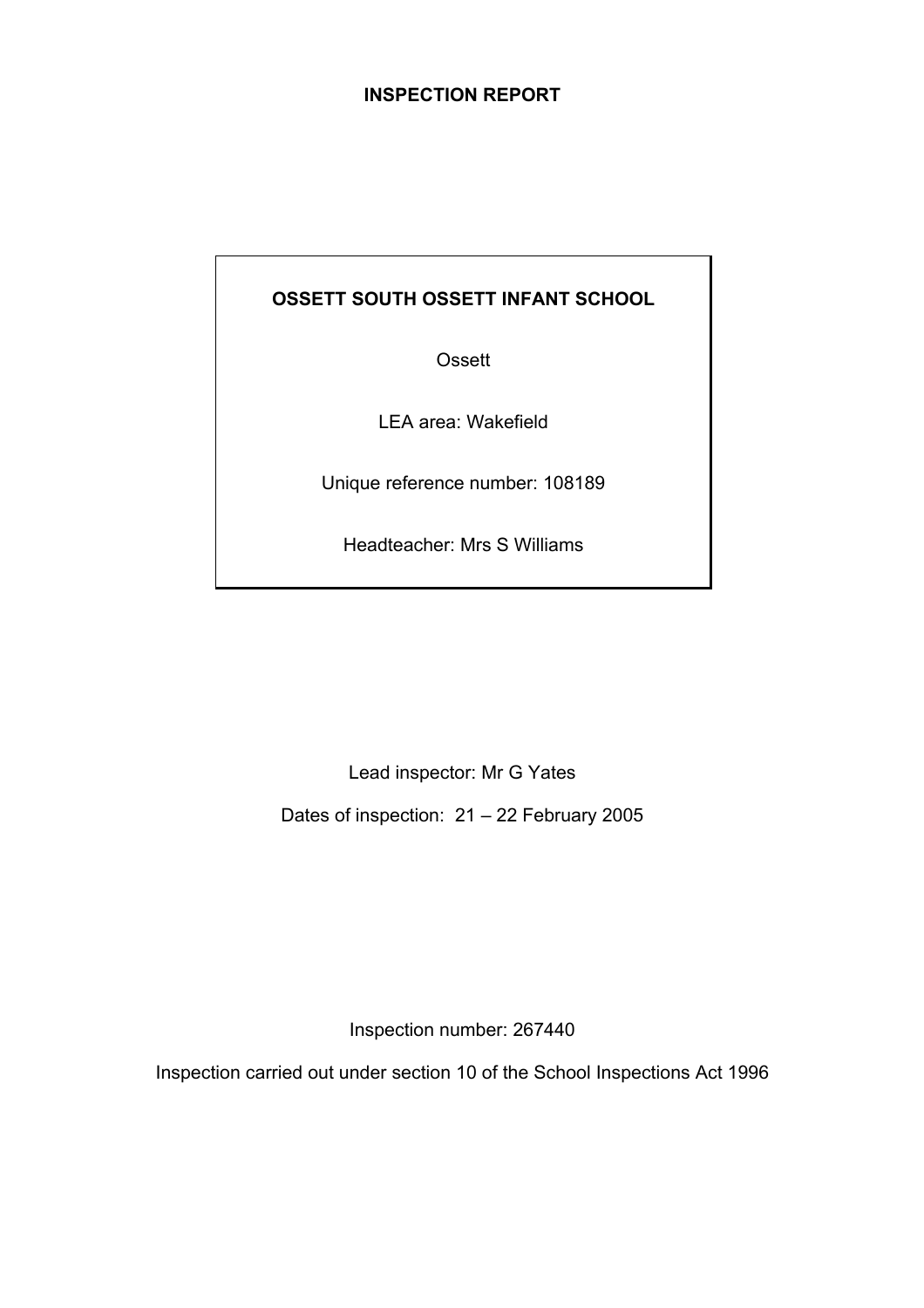# © Crown copyright 2005

This report may be reproduced in whole or in part for non-commercial educational purposes, provided that all extracts quoted are reproduced verbatim without adaptation and on condition that the source and date thereof are stated.

Further copies of this report are obtainable from the school. Under the School Inspections Act 1996, the school must provide a copy of this report and/or its summary free of charge to certain categories of people. A charge not exceeding the full cost of reproduction may be made for any other copies supplied.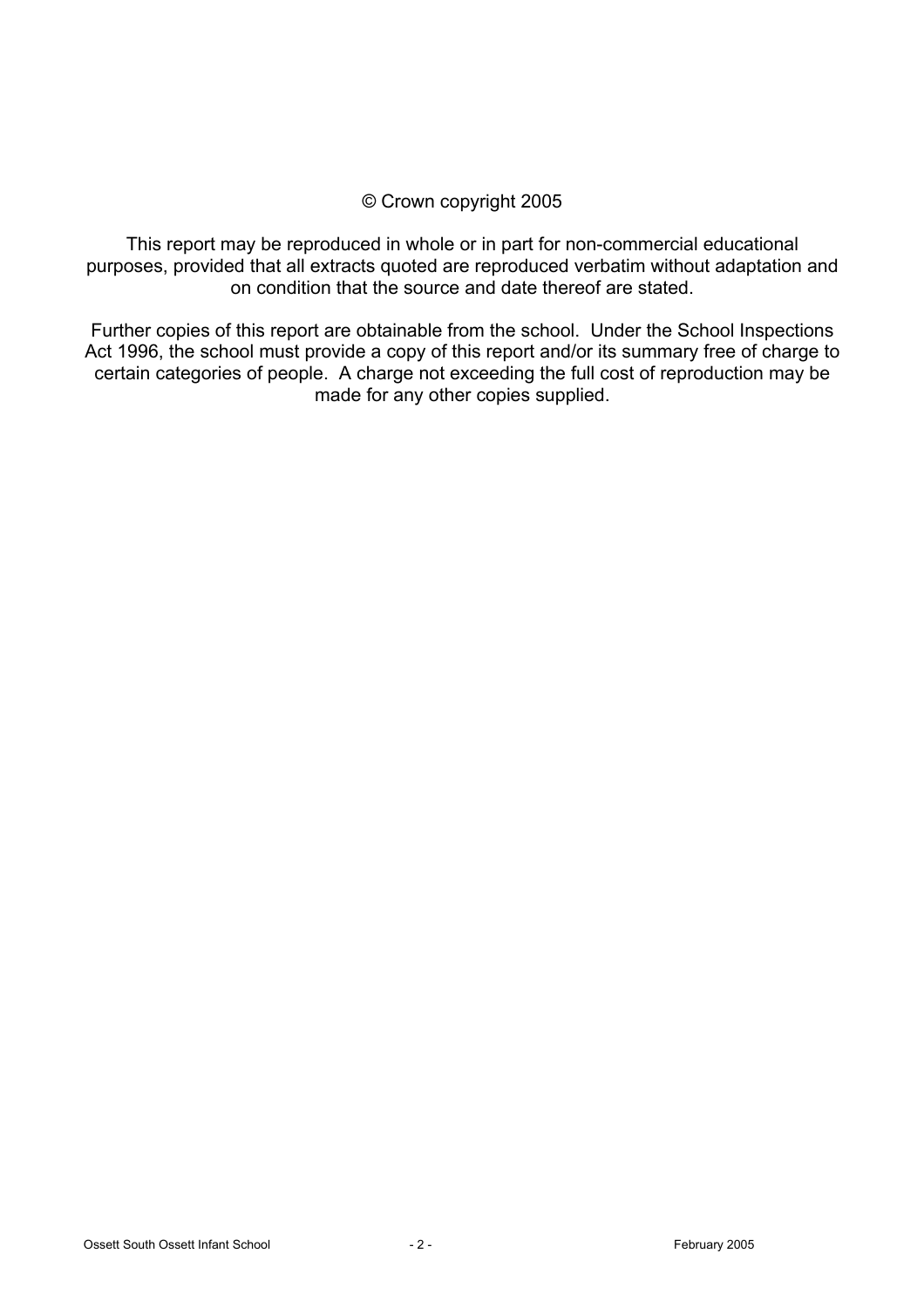# **INFORMATION ABOUT THE SCHOOL**

| Type of school:           |       |    | Infant                    |  |
|---------------------------|-------|----|---------------------------|--|
| School category:          |       |    | Community                 |  |
| Age range of pupils:      |       |    | 3 to 7                    |  |
| Gender of pupils:         |       |    | Mixed                     |  |
| Number on roll:           |       |    | 58                        |  |
| School address:           |       |    | Vicar Lane<br>Ossett      |  |
| Postcode:                 |       |    | West Yorkshire<br>WF5 0BE |  |
| Telephone number:         |       |    | 01924 302870              |  |
| Fax number:               |       |    | 01924 302870              |  |
| Appropriate authority:    |       |    | Governing body            |  |
| οf<br>Name<br>governors:  | chair | of | Mrs S Walsh               |  |
| Date<br>Ωf<br>inspection: |       |    | previous 19 April 1999    |  |

### **CHARACTERISTICS OF THE SCHOOL**

Ossett South Ossett Infant School is smaller than most other infant schools, with 41 boys and girls aged 3 to 7 years and the full-time equivalent of 17 children in the nursery. Currently about 4 per cent of pupils are in receipt of free school meals and this is lower than most other schools. The proportion of pupils with special educational needs is below that usually found. One pupil has a statement of special educational needs. The school has no pupils for whom English is not the mother tongue.

The socio-economic circumstances of the school are above average. The attainment of most pupils on entry to the school is broadly average.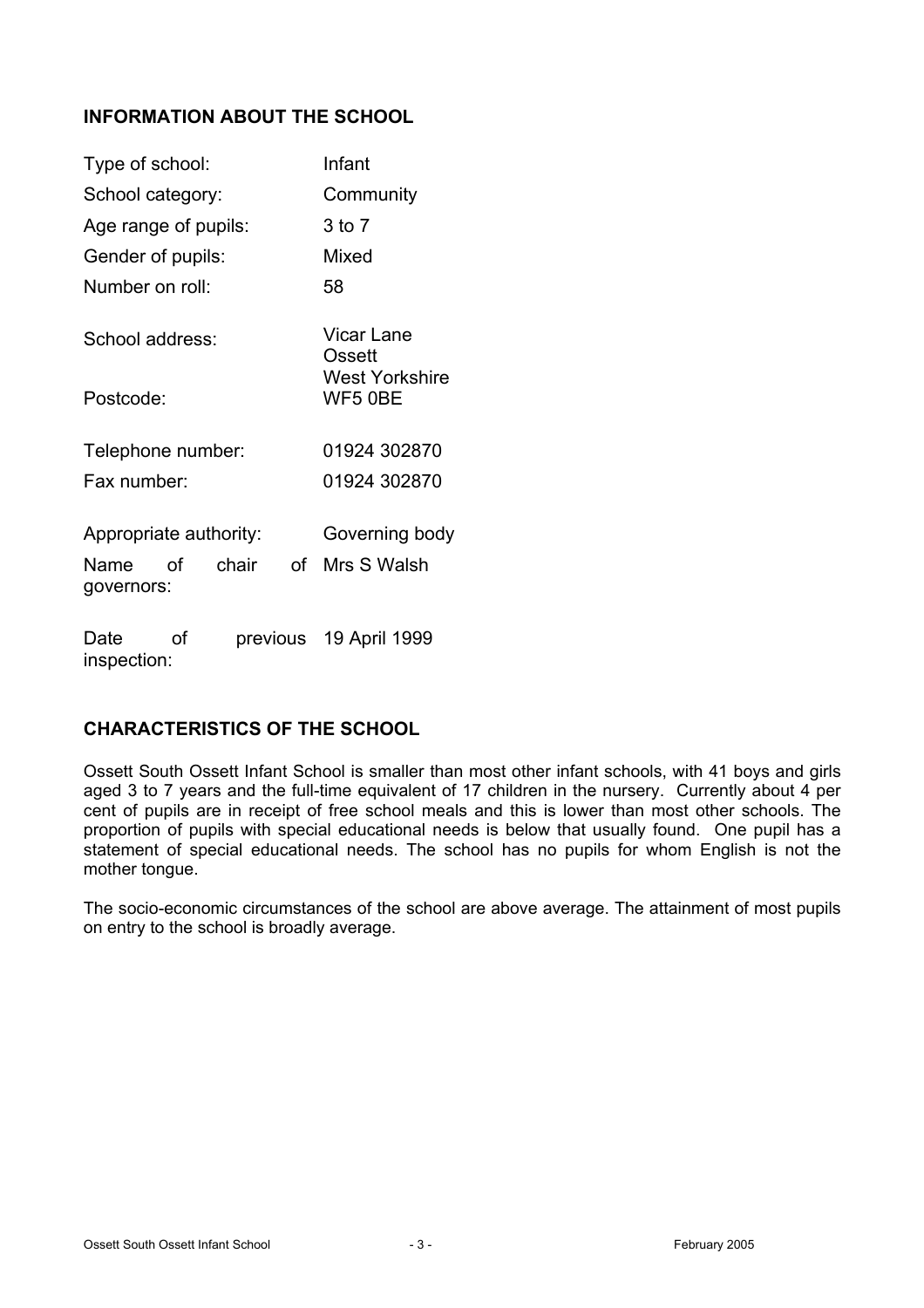# **INFORMATION ABOUT THE INSPECTION TEAM**

| <b>Members of the inspection team</b> |              | <b>Subject responsibilities</b> |                                                                                                                                                                                           |
|---------------------------------------|--------------|---------------------------------|-------------------------------------------------------------------------------------------------------------------------------------------------------------------------------------------|
| 2465                                  | Mr G Yates   | Lead inspector                  | <b>Mathematics</b><br>English<br>Art and design<br>Design and technology<br><b>Music</b><br>Physical education<br>Special educational needs<br>English as<br>additional<br>an<br>language |
| 9884                                  | Mrs M Roscoe | Lay inspector                   |                                                                                                                                                                                           |
| 30834                                 | Mrs A Lowson | Team inspector                  | Science<br>Information and communication<br>technology<br>Geography<br>History<br>Religious education<br>of<br>learning<br>Areas<br>the<br>in<br><b>Foundation Stage</b>                  |

The inspection contractor was:

Nord Anglia School Inspection Services Anglia House Carrs Road **Cheadle Stockport** SK8 2LA

Any concerns or complaints about the inspection or the report should be made initially to the inspection contractor. The procedures are set out in the leaflet *'Complaining about Ofsted Inspections'*, which is available from Ofsted Publications Centre (telephone 07002 637833) or Ofsted's website (www.ofsted.gov.uk).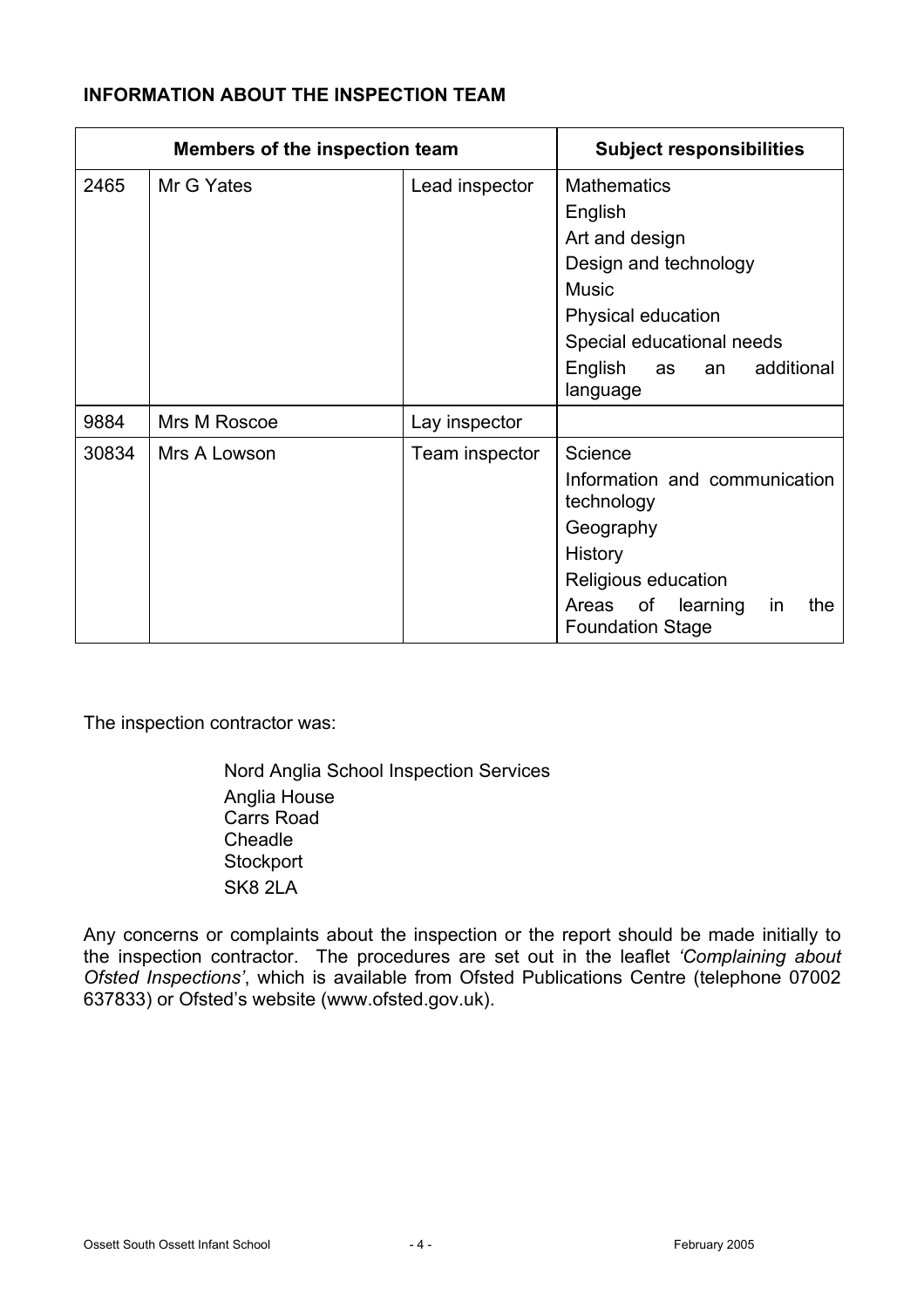# **REPORT CONTENTS**

|                                                                                                                                    | Page |
|------------------------------------------------------------------------------------------------------------------------------------|------|
| <b>PART A: SUMMARY OF THE REPORT</b>                                                                                               | 6    |
| PART B: COMMENTARY ON THE MAIN INSPECTION FINDINGS                                                                                 |      |
| <b>STANDARDS ACHIEVED BY PUPILS</b>                                                                                                | 8    |
| Standards achieved in areas of learning, subjects and courses                                                                      |      |
| Pupils' attitudes, values and other personal qualities                                                                             |      |
| <b>QUALITY OF EDUCATION PROVIDED BY THE SCHOOL</b>                                                                                 | 10   |
| Teaching and learning<br>The curriculum<br>Care, guidance and support<br>Partnership with parents, other schools and the community |      |
| <b>LEADERSHIP AND MANAGEMENT</b>                                                                                                   | 14   |
| PART C: THE QUALITY OF EDUCATION IN AREAS OF LEARNING,<br><b>SUBJECTS AND COURSES</b>                                              | 17   |
| AREAS OF LEARNING IN THE FOUNDATION STAGE                                                                                          |      |
| <b>SUBJECTS IN KEY STAGE 1</b>                                                                                                     |      |
| PART D: SUMMARY OF THE MAIN INSPECTION JUDGEMENTS                                                                                  | 28   |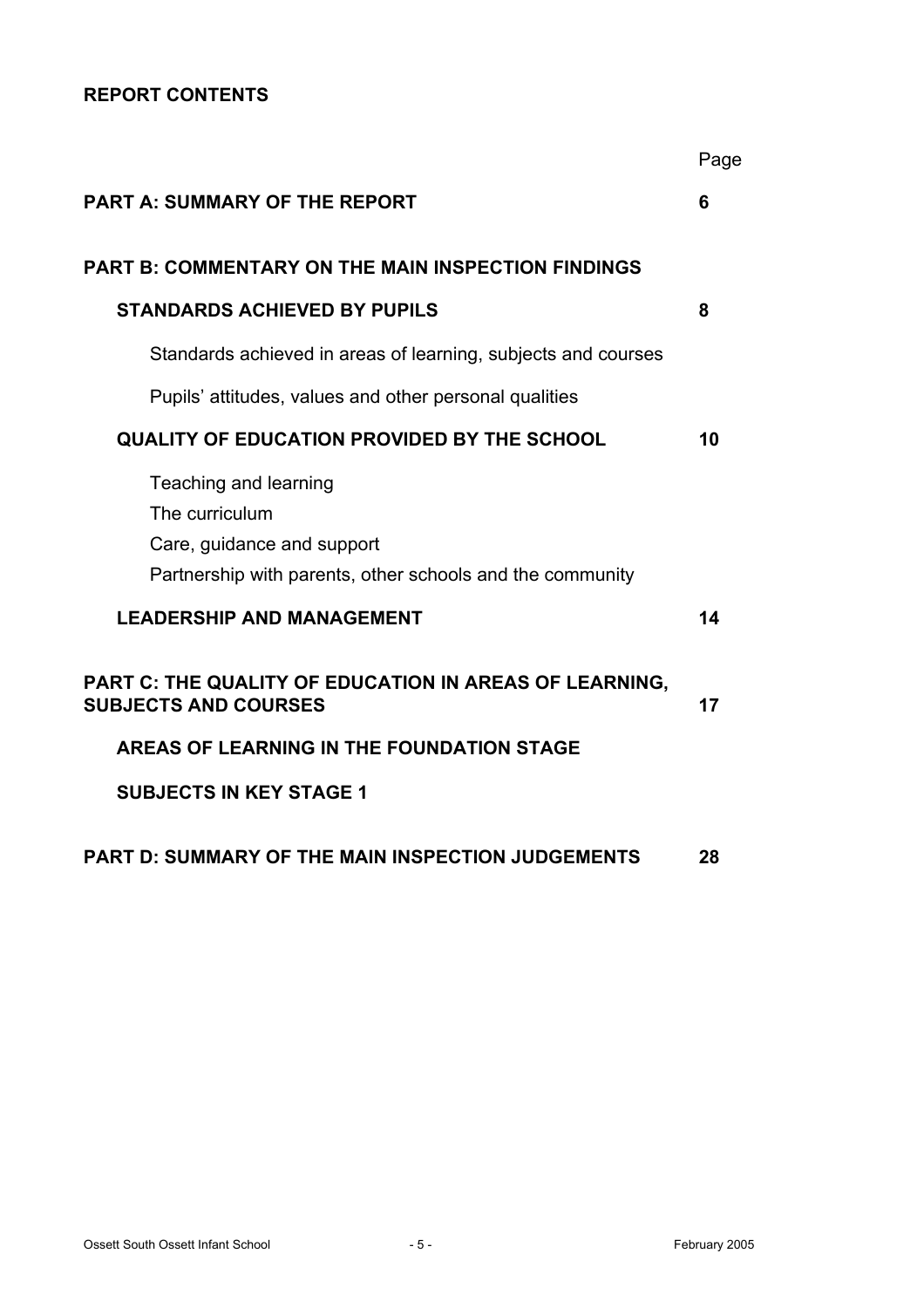# **PART A: SUMMARY OF THE REPORT**

# **OVERALL EVALUATION**

**Ossett South Ossett Infant School is a very good school.** Standards of attainment have been well above average over a number of years in comparison both with all schools and with similar schools. The quality of teaching and learning is very good overall. Pupils' attitudes to work and their behaviour and personal development are very good. The school is very well led and managed by the headteacher, and parents hold it in high regard. It provides very good value for money.

The school's main strengths and weaknesses are:

- Standards in English, mathematics and science are well above the national averages for all schools and similar schools.
- Teaching is very good overall, as is the work of support staff. As a result pupils achieve very well.
- The headteacher leads and manages the school very well.
- Assessment procedures are very good in the Foundation Stage and in English, mathematics and science, but there is no consistent approach to assessment in other subjects.
- Children get off to a flying start in the Foundation Stage (nursery and reception class).
- Provision for pupils with special educational needs is excellent.
- Pupils' enthusiasm for school is reflected in their very good attendance, very positive attitudes, very good behaviour and their willingness to get on very well with each other.
- Pupils' spiritual, social, moral and cultural development is very good overall.
- Very good opportunities are provided to involve parents in their child/ren's learning.

Improvement since the previous inspection has been **good.** The school now has its own nursery provision and many improvements have been made to the building. Support assistants are now deployed effectively. The quality of teaching has improved from good and is now very good. Standards and pupils' achievements have remained above average despite the potential disruption of three changes of headship since the previous inspection. Curriculum coordinators have become more effective. The school makes very good use of assessment information in English, mathematics and science to set targets for groups and individuals. The new headteacher has improved the involvement of governors in the life of the school but more needs to be done to make them truly effective.

| <b>Results in National</b><br>Curriculum tests at the |      | Similar schools |      |      |
|-------------------------------------------------------|------|-----------------|------|------|
| end of Year 2, compared<br>with:                      | 2002 | 2003            | 2004 | 2004 |
| reading                                               |      | Α               | A*   |      |
| writing                                               | A*   | A*              | A*   | A*   |
| mathematics                                           |      |                 |      |      |

### **STANDARDS ACHIEVED**

*Key: A\* - top 5% in the country; A – well above average; B – above average; C – average; D – below average;* 

*E – well below average* 

*Similar schools are those whose pupils attained similarly at the end of Year 2.*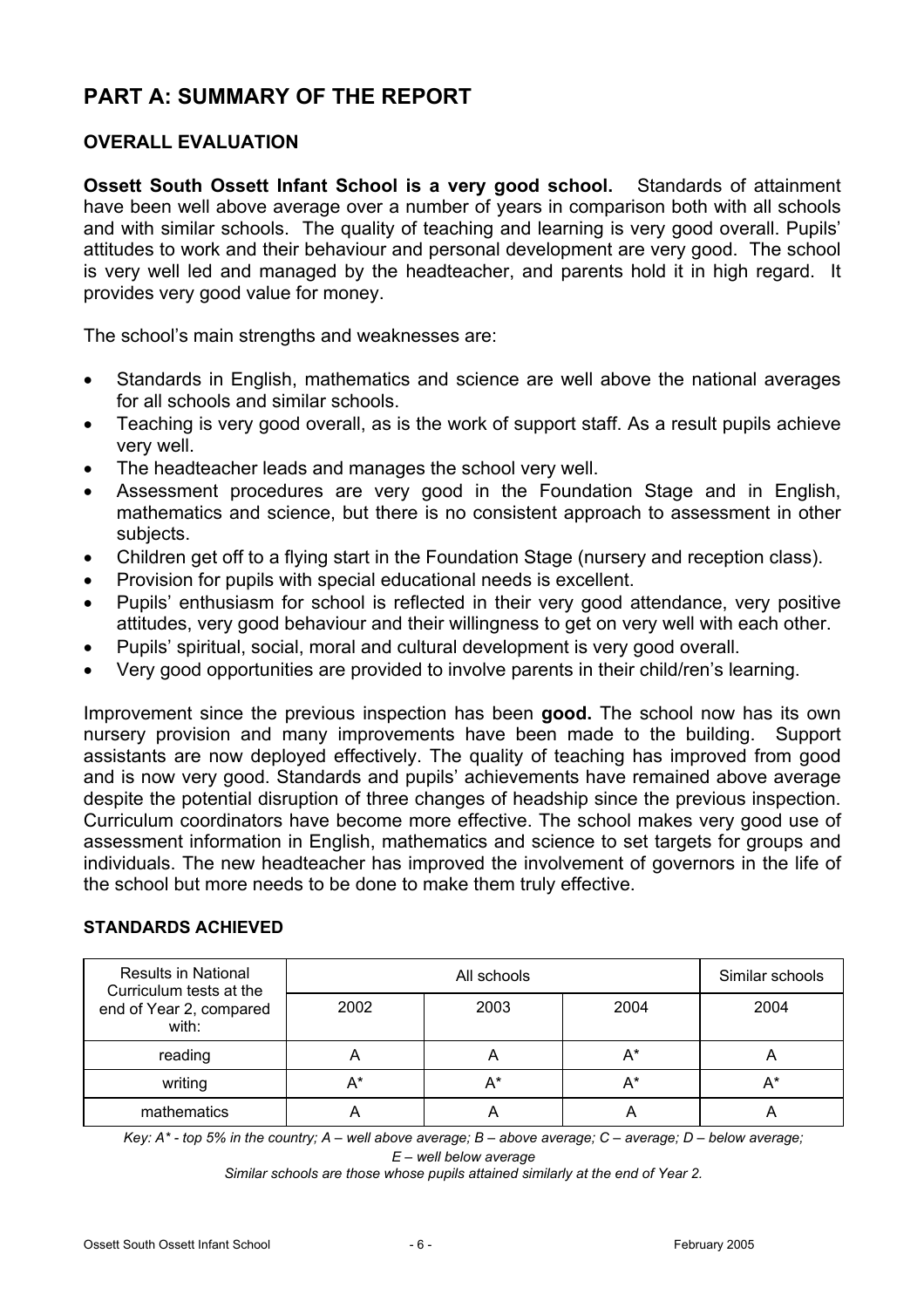**The table above shows exceptionally high standards over the last three years. In 2004 they were in the top 5 percent in the country in reading and writing. Pupils' achievement over time is very good.** Pupils' attainment in the current Year 2 is well above average in reading, writing, mathematics and science, and above average in information and communication technology (ICT) and religious education. Pupils achieve very well. In Year 1 standards of attainment are well above those normally found. Children start school with broadly average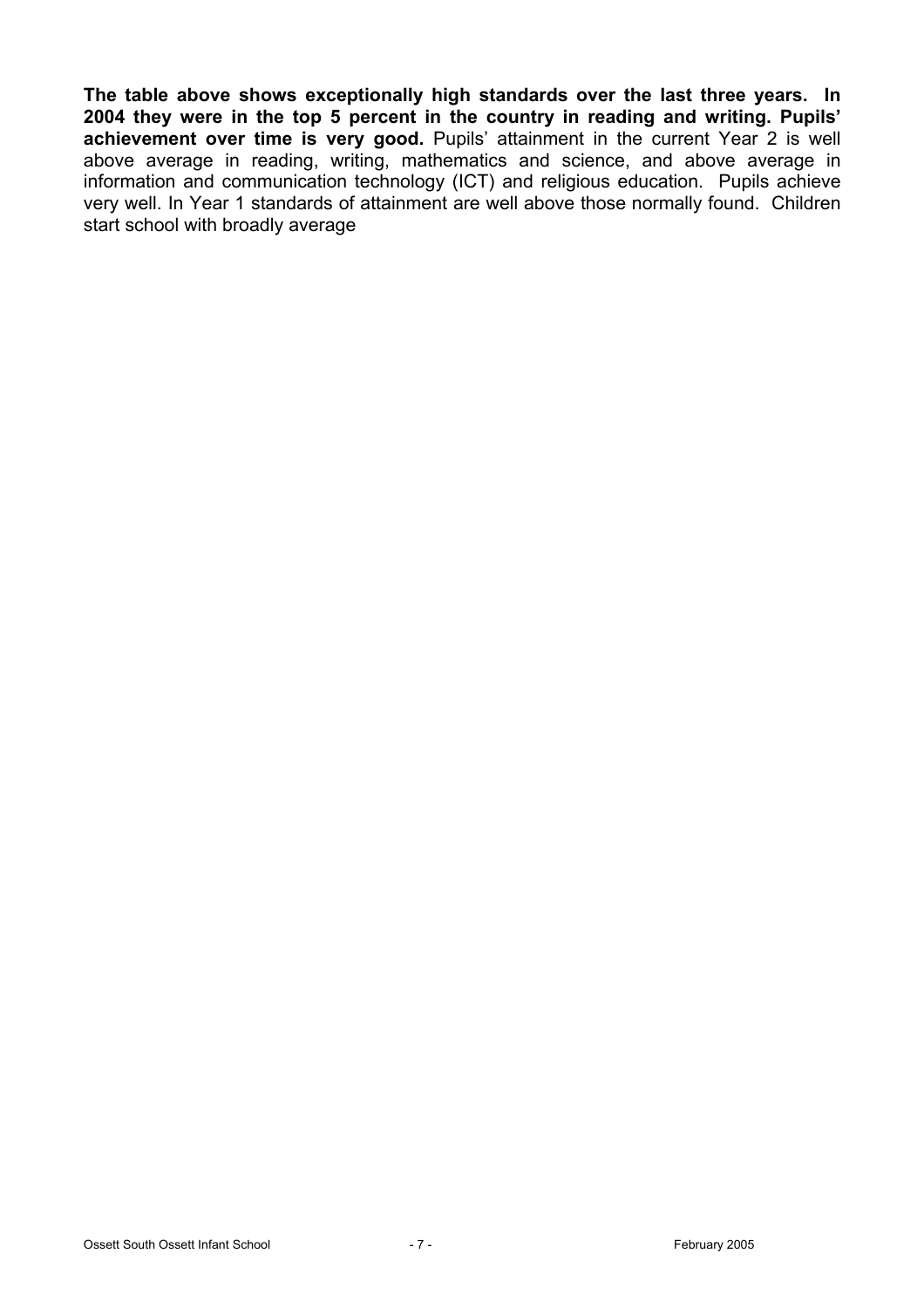attainment. They make good progress and as a result, most children are on track to exceed the expected goals in all the areas of learning by the time they enter Year 1. There is no significant difference in performance between girls and boys. Pupils with special educational needs achieve very well.

**Pupils' personal qualities, including their spiritual, moral, social and cultural development, are very good overall.** Their attitudes and behaviour are very good. Attendance is well above the national average.

# **QUALITY OF EDUCATION**

**The school provides a very good quality of education. The quality of teaching and learning is very good overall.** The school is very successful in including all its pupils in every aspect of school life. All teachers hold pupils' interest very well because they put a lot of thought into planning their lessons and make appropriate links between subjects. Flexibility is the key to success in this school and teachers are not afraid to alter their plans if they feel pupils' needs can be better met. Staff work very well together as a team and share their expertise. They have high expectations of behaviour and make very good use of assessment information in English, mathematics and science to set targets for groups and individuals. However, there is no whole-school approach to assessment in other subjects. The school's curriculum is of a very good quality. It is well organised to enable staff and pupils to make the most of learning opportunities each day. The quality of learning is enhanced for all pupils by the daily 'brain gym' sessions that are very ably led by a classroom assistant. The school takes good care of its pupils and provides good support. There is a good partnership with parents and links with the local community are also good.

#### **LEADERSHIP AND MANAGEMENT**

**The quality of the school's leadership, management and governance is good overall.** The headteacher leads the school very well, with a clear sense of purpose, and is a very good role model. She has been very instrumental in ensuring that the school has moved forward significantly since her appointment. The senior teacher and other members of the teaching staff provide very good curriculum leadership. The governing body is becoming increasingly involved in the leadership of the school but as yet is not fully effective. It fulfils most of its legal responsibilities conscientiously. However, there are some omissions from the annual report that is sent out to parents. The administrative assistant and the headteacher keep a close eye on spending to ensure the school gets the best value possible for all initiatives.

### **PARENTS' AND PUPILS' VIEWS OF THE SCHOOL**

Parents are very happy with what the school provides for their children and are pleased with the progress they make, both academically and personally. Pupils enjoy coming to school and find the lessons interesting.

#### **IMPROVEMENTS NEEDED**

The most important thing the school should do to improve is to:

• Put into place a whole-school approach to the assessment and recording of pupils' achievements in subjects other than English, mathematics and science. (The school is already aware that this issue needs to be addressed).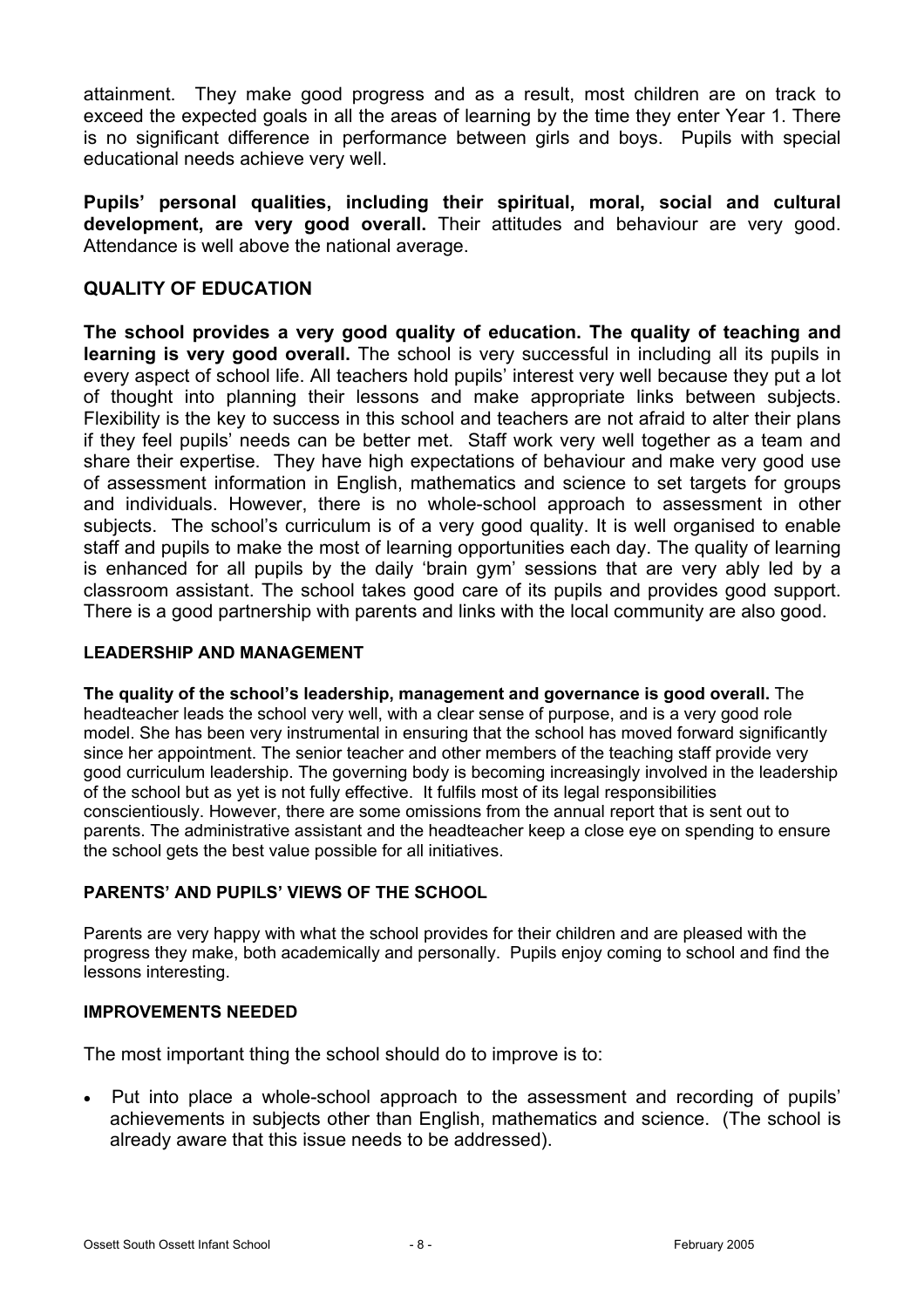# **PART B: COMMENTARY ON THE INSPECTION FINDINGS**

# **STANDARDS ACHIEVED BY PUPILS**

### **Standards achieved in areas of learning, subjects and courses**

The achievement of boys and girls, including those with special educational needs, is very good. The standard of pupils' work is very high in English, mathematics and science due to very good teaching and very good leadership.

### **Main strengths and weaknesses**

- National test results in Year 2 over the last three years show standards to be well above national averages in English, mathematics and science.
- Standards in religious education and ICT are above those found in most schools.
- Pupils get off to a very good start in the Foundation Stage and exceed what is expected in all aspects of the curriculum.
- Pupils with special educational needs and the more capable make very good progress and achieve very well.

## **Commentary**

- 1. Throughout the school achievement is very good, overall, because a well-organised and well-designed curriculum is taught very effectively. Resources, including staffing, are well matched to curricular demands and this plays an important part in the school's success in helping its pupils to achieve very well. Very effective practice in ensuring that all pupils are equally included in learning activities helps pupils with special educational needs, and those pupils who are higher attainers, to achieve very well.
- 2. Children in the Foundation Stage receive a very good start to their education through very good teaching of a curriculum that is based firmly upon their learning needs. They start school with broadly average skills and achieve very well. By the time they enter Year 1, most are likely to reach standards above those expected in all areas of the curriculum. It is too early to measure the impact on overall standards of the newly established lower Foundation Stage (nursery), but early signs are very positive. Pupils' achievement in personal, social and emotional development is a major strength because of the high quality support they receive in this aspect. There are currently no children who are learning English as an additional language or with special educational needs.
- 3. In Years 1 and 2, the achievement of pupils with special educational needs is very good. These pupils make good progress towards the targets set for them in their individual education and behavioural plans. This is because teachers and support staff have very good information about all pupils in their class and are involved in setting and monitoring targets for those who have special needs. They have regular meetings with the special needs coordinator to monitor pupils' progress and develop new targets. Individual plans for pupils with special needs include short-term targets that are specific and measurable and contribute to the attainment of long-term goals.

#### *Standards in national tests at the end of Year 2 – average point scores in 2004*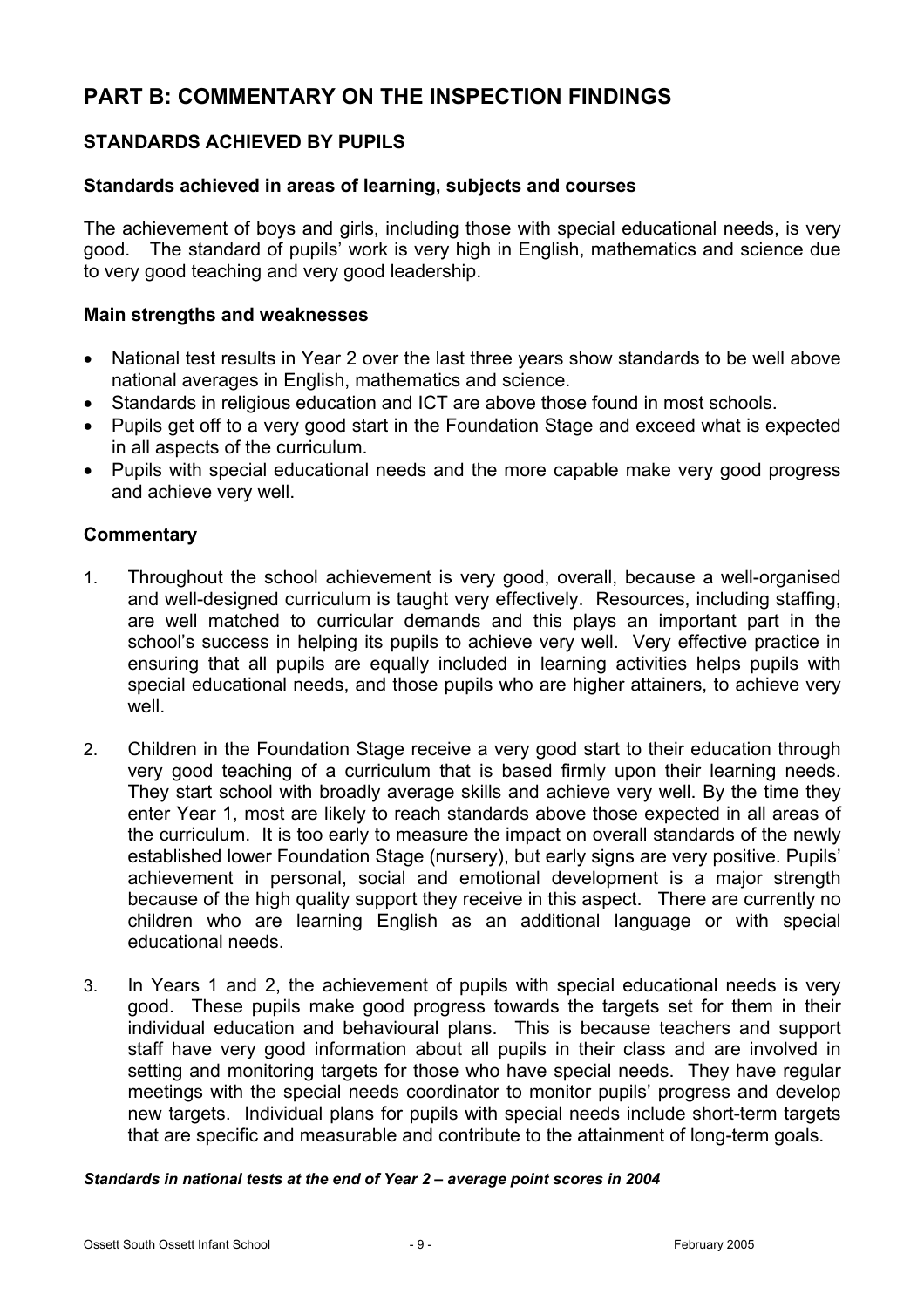| Standards in: | School results | National results |
|---------------|----------------|------------------|
| reading       | 18.4 (17.6)    | 15.8(15.7)       |
| writing       | 17.8 (17.4)    | 14.6 (14.6)      |
| mathematics   | 18.6 (17.6)    | 16.2(16.3)       |

*There were 18 pupils in the year group. Figures in brackets are for the previous year* 

- 4. In the 2004 national tests, pupils in Year 2 achieved very well with well above average standards in mathematics and science. Standards in reading and writing were in the top 5 per cent in the country. When compared with similar schools, standards in writing were in the top 5 per cent in the country, and in reading and mathematics well above average. The trend in the school's results over the past five years has been above the national trend. Boys and girls achieve equally well.
- 5. Current attainment in Year 2 is well above average in reading, writing, mathematics and science. However, percentages at the average level will fall this year because around one fifth of the age group has special educational needs. The school is not complacent and is constantly striving to be even better. For example, through its effective self-evaluation procedures the school identified that phonic skills were declining slightly and put in place an action plan to reverse this trend. Writing tasks in subjects other than English are challenging. This is because teachers produce their own worksheets that are well matched to pupils' needs.
- 6. Standards in ICT have improved since the time of the previous inspection and are now above average. Pupils are given appropriate opportunities to use and consolidate their skills in other subjects. Pupils in Years 1 and 2 make good progress in religious education and achieve well. Standards are above the expectations of the locally agreed syllabus, which is an improvement since the previous inspection. It was possible to see limited amounts of work in other subjects but achievement in most lessons in other subjects was at least good, overall.

### **Pupils' attitudes, values and other personal qualities**

The school's provision for personal development is very good. Pupils have very good attitudes to learning and their behaviour is very good. Attendance is very good, although unauthorised absence figures are higher than average. Pupils are very punctual. There have been no exclusions in the recent past.

### **Main strengths and weaknesses**

- Relationships in school are very good and this supports the personal development of pupils very effectively.
- There are many opportunities for pupils to develop their moral and social responsibilities to each other and to the wider community.
- Despite the school's best efforts, some parents take holidays during term time and consequently, the school has higher than average unauthorised absence.
- Provision for pupils' spiritual, moral, social and cultural development is very good overall.

### **Commentary**

7. The very good relationships evident throughout the school are established early in the Foundation Stage. Consequently, children achieve very well in their personal, social and emotional development by the end of the reception year. Very good relationships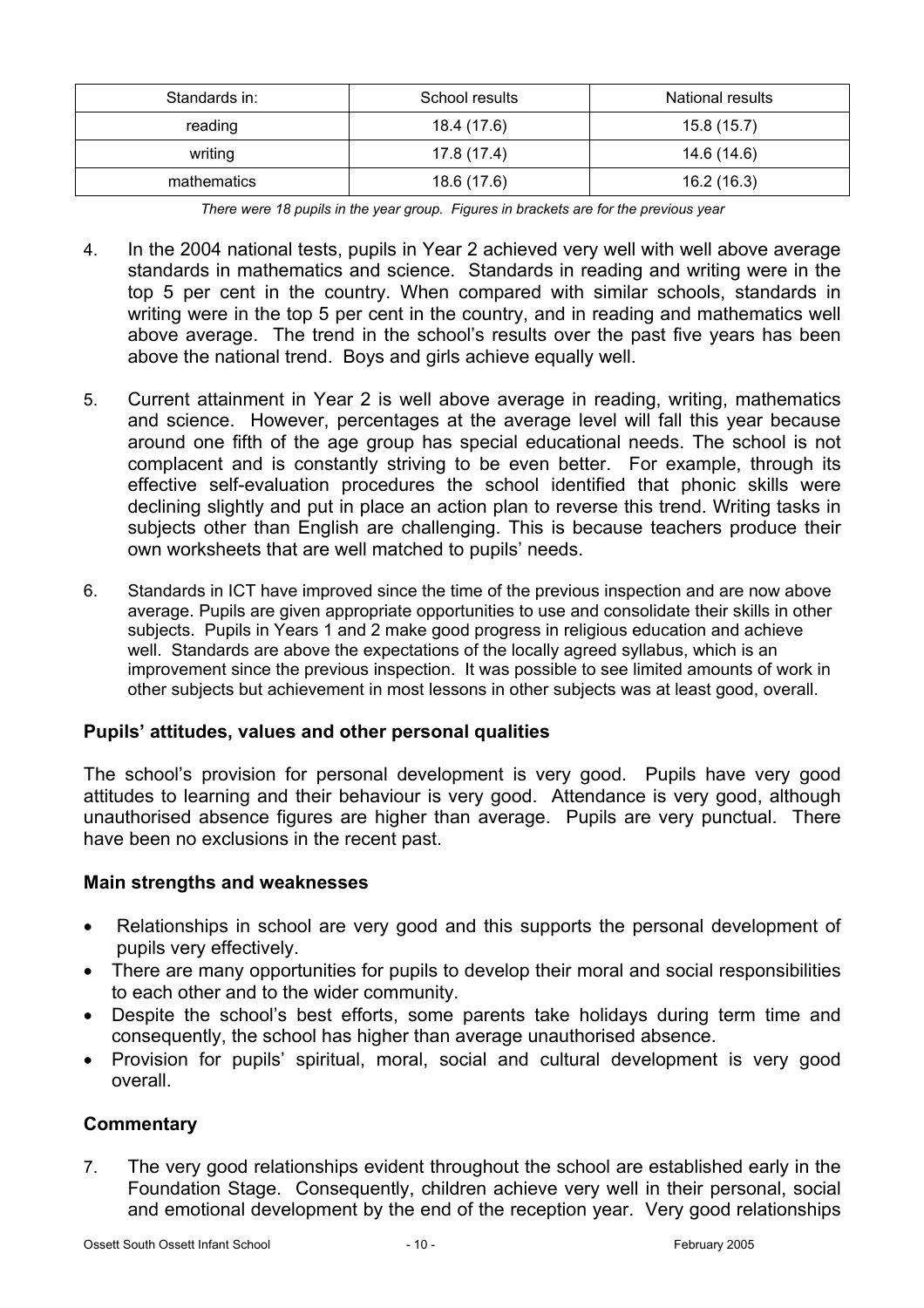continue and this helps all pupils to flourish into responsible members of the school community. Pupils develop into confident learners, who are willing to take responsibility for themselves and their friends. Behaviour is very good, both in lessons and at playtimes; pupils are very polite and readily listen to the views and opinions of others without interruption. Staff have very high expectations of behaviour and through "circle time", or classroom discussions, pupils develop their confidence and self-esteem. The high standards of behaviour and attitudes to learning found at the previous inspection have been maintained.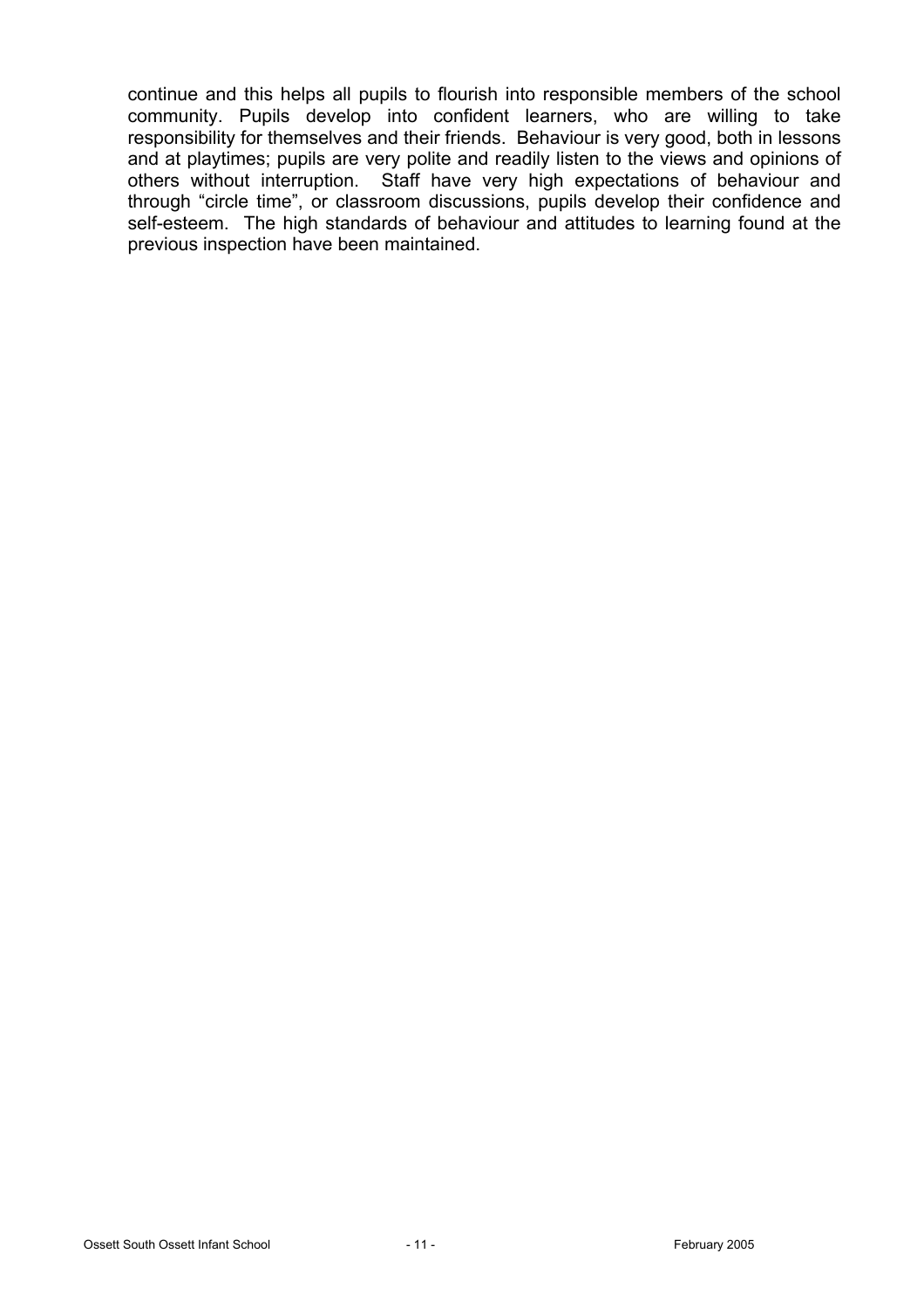- 8. Many examples around the school show that it actively promotes a secure set of values, and pupils are given many opportunities to consider people in their local or wider community who are less fortunate than themselves. The school promotes spiritual, moral, cultural and social development very well and, as a result, pupils have a well-developed sense of empathy, showing both concern and compassion for children caught up in natural tragedies in Africa and Asia. Pupils' responses are thoughtful and reflective, but they have also taken positive action. For example, they compared what they received as presents for Christmas or for birthdays and thought about what children in African villages "need" rather than "want". As a result, they have collected funds to buy mosquito nets and simple tools. Within their own school community, pupils are very helpful and supportive to those children who have special educational needs.
- 9. Whilst attendance in the school is very good, as it was at the time of the previous inspection, unauthorised absence is higher than the national average. This is because a minority of parents takes holidays in term time, which the headteacher does not authorise because of the negative effect this can have on pupils' achievement. There have been no exclusions of pupils.

#### *Attendance in the latest complete reporting year (97%)*

| Authorised absence |  | Unauthorised absence |     |
|--------------------|--|----------------------|-----|
| School data        |  | School data<br>J.4   |     |
| National data      |  | National data        | J.4 |

*The table gives the percentage of half days (sessions) missed through absence for the latest complete reporting year.*

### **QUALITY OF EDUCATION PROVIDED BY THE SCHOOL**

The school provides a very good education. Teaching is highly effective and leads to a very good quality of learning. Curricular provision is very good and the care and support given to pupils are good. Links with the community are good.

### **Teaching and learning**

The overall quality of teaching and learning is very good. Assessment procedures are good overall.

#### *Summary of teaching observed during the inspection in 16 lessons*

| Excellent | Very good | Good | Satisfactory | Unsatisfactory | Poor | Very Poor |
|-----------|-----------|------|--------------|----------------|------|-----------|
|           |           |      |              |                |      |           |

*The table gives the number of lessons observed in each of the seven categories used to make judgements about lessons.* 

### **Main strengths and weaknesses**

- Very good relationships form a firm foundation for learning.
- Teachers plan well to meet the learning needs of all groups of pupils.
- All teachers have high expectations and take every opportunity possible to motivate pupils to improve on previous best.
- Classroom assistants work hard and are effective.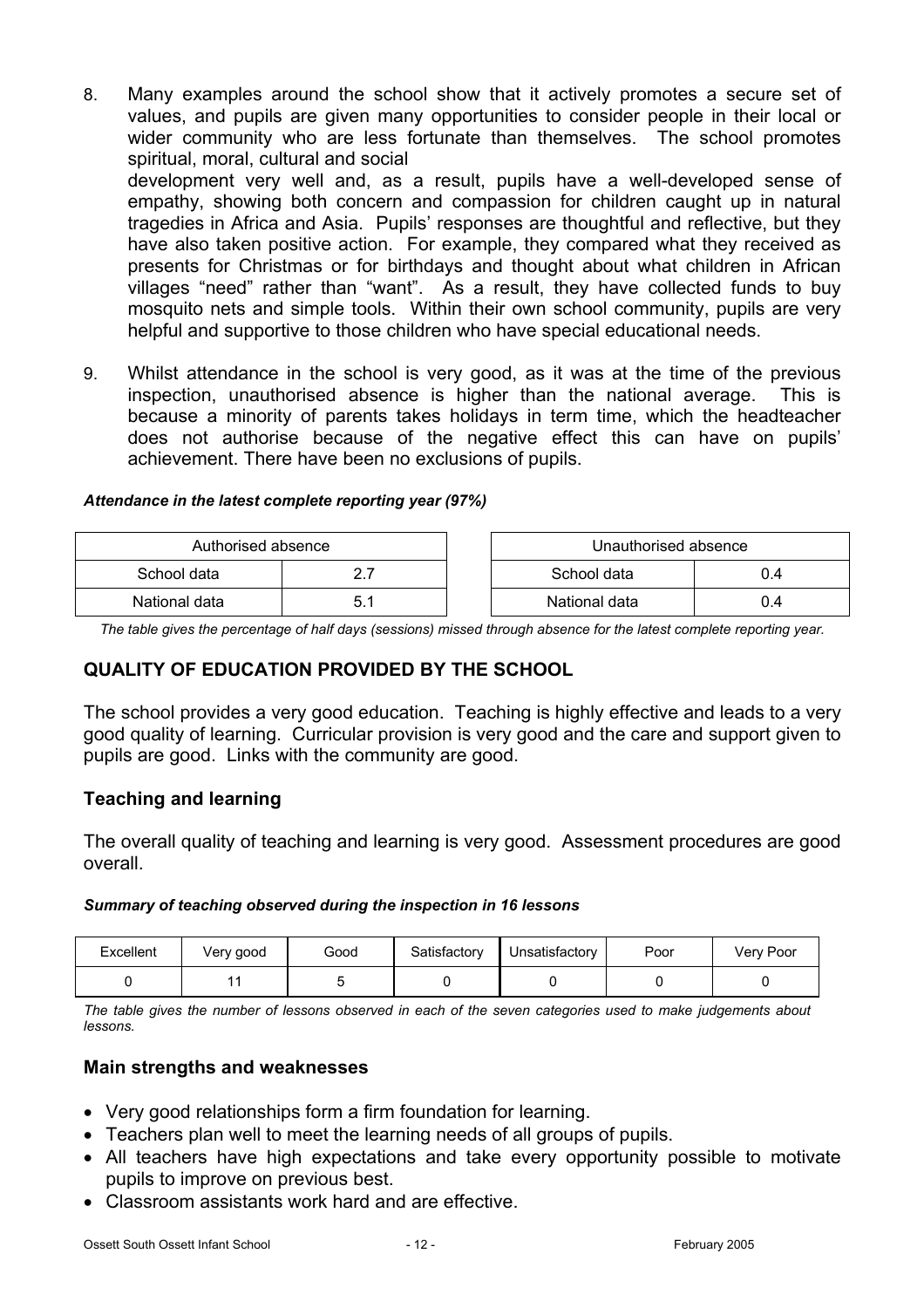• Assessment information is used very well in the Foundation Stage, English, mathematics and science and as a result standards remain very high. However, in other subjects there are no whole-school assessment procedures. As a result standards in these subjects are not as high.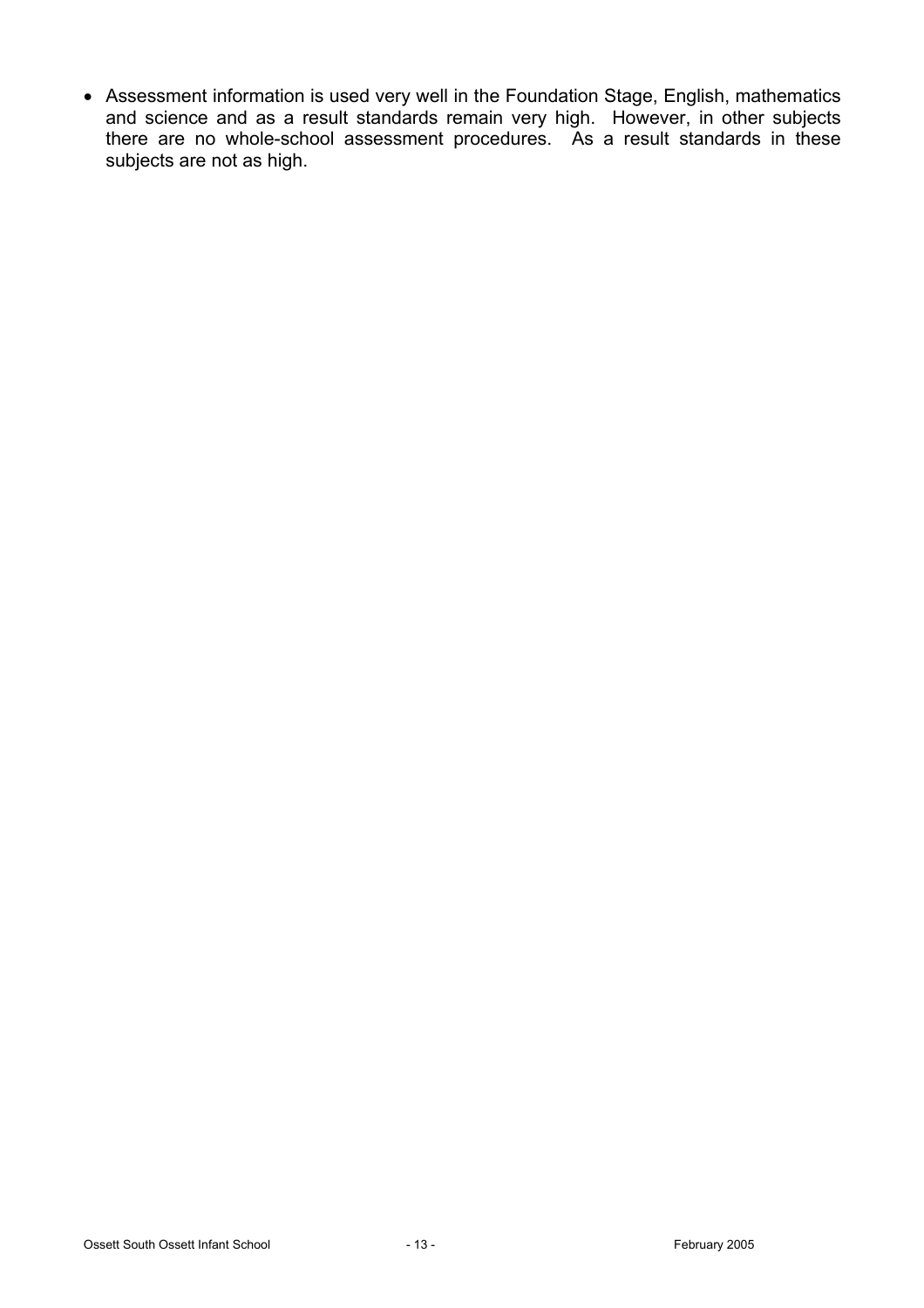# **Commentary**

- 10. Teaching was good or better in all the lessons observed during the inspection and was very good in at least two thirds of the lessons seen. This indicates a considerable strength in the teaching and its impact upon pupils' learning. A scrutiny of pupils' work, planning files and discussions held with staff further confirms the view that teaching is of a very good quality The quality of teaching has improved since the previous inspection, and the warm and supportive relationship between teachers and their pupils continues to be one of teaching's major strengths. Teachers are very adaptable and the expression 'going off on one' is well known and understood in the school. Quite simply it means that, if something comes up in a lesson that perhaps is not planned for but will improve the quality of learning, teachers will adapt the content of the lesson to include the new learning experience.
- 11. The attitudes and values that pupils are encouraged to form are influenced in practice by all teachers' positive approach to inclusion. This starts in the Foundation Stage, where children work happily together and confidence, self-esteem and independence are cultivated exceptionally well. Very successful integration of pupils with significant levels of special educational needs into lessons in Year 2 enhances this aspect of learning still further.
- 12. In the Foundation Stage teaching is very good. Particular strengths include the prominent profile given to children's personal and social development, and to communication, language and literacy skills. Very good provision successfully broadens children's knowledge and understanding of the world. The teacher and support assistants work successfully as a team, the size and quality of which has improved well since the previous inspection. Teaching methods work well, are consistent and promote very good attitudes in the children, who are eager to learn. There is a good balance and range of activities indoors. The outside area, in stark contrast to indoors, fails to offer an exciting learning environment.
- 13. The National Literacy and Numeracy Strategies are adapted well in upper Foundation Stage and Years 1 and 2 to meet pupils' needs. Teachers have a very good knowledge of how basic skills should be taught. Lessons are well prepared and organized. Good use is made of ICT. Pupils make good use of their literacy skills in other subjects, but more opportunities should be provided for pupils to use their very good mathematical skills.
- 14. Teaching is very good in Years 1 and 2. The curriculum is carefully planned and very well taught; as a result the quality of learning is very good. Lessons have achievable objectives and proceed at a brisk pace. Teachers use a good variety of methods to build on pupils' previous learning. Questioning is successful and challenges pupils to think. Tasks in English are well matched to pupils' needs. Classroom organisation is very good and the behaviour management policy is applied very well. Homework is provided in all classes at a similar level to that found in most schools.
- 15. The identification and assessment of pupils with special needs are excellent. Very good use is made of assessment information to plan future work for pupils. Pupils' progress is reviewed formally at least three times a year and much more frequently at informal meetings between class teachers. Action is taken to ensure that pupils are well supported and provided for.

### **Assessment**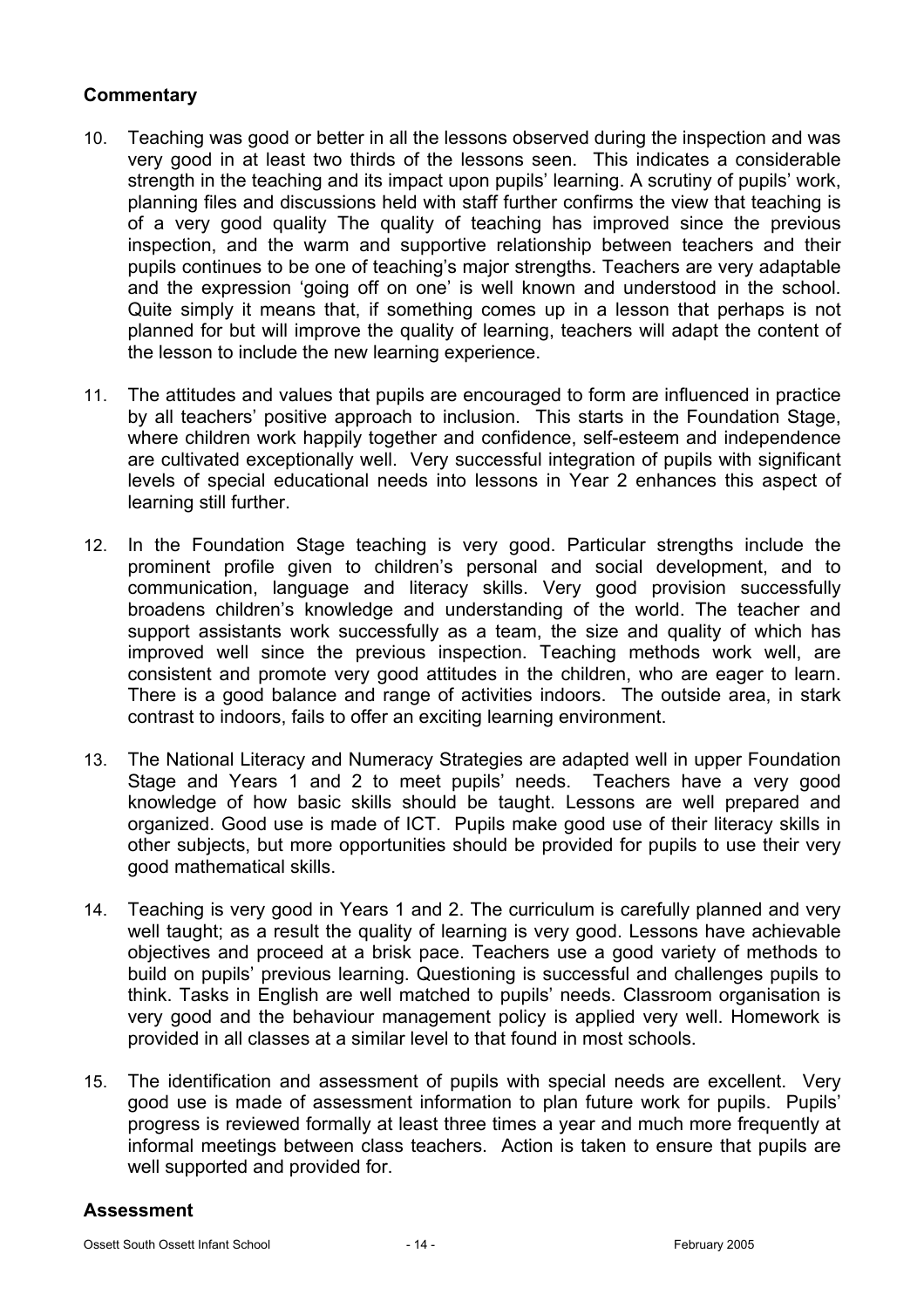16. The school has a very good approach to collecting assessment information in the Foundation Stage, English, mathematics and science. Throughout the school, teachers monitor and record carefully pupils' progress in reading and writing, using a range of formal and informal procedures. As a result, teachers know their pupils well and share this information with classroom assistants so that all adults work effectively as a team to raise standards. The school is conscientious in analysing assessment information and making sure that the progress of all pupils is monitored. However, there are no whole-school systems in place in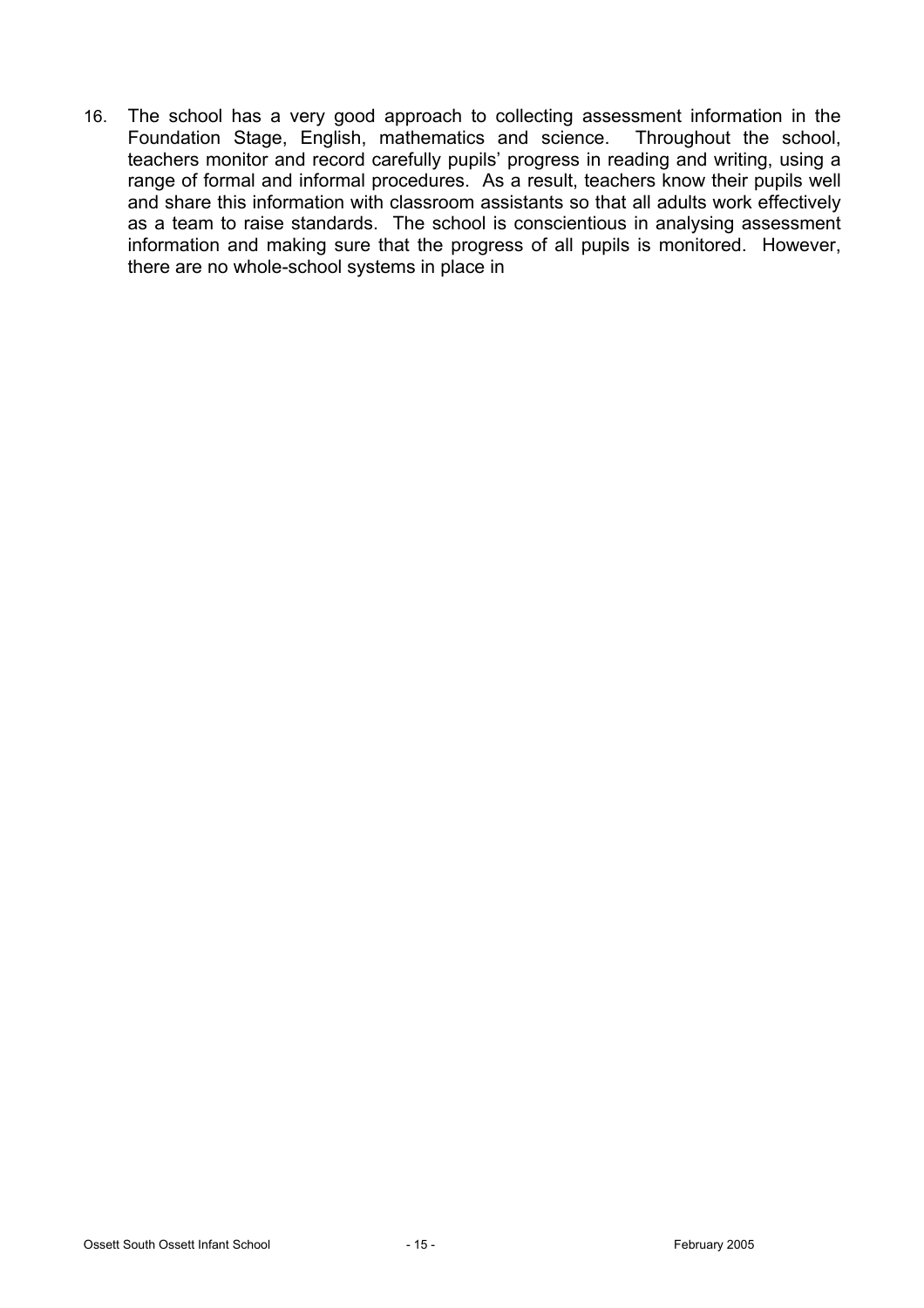other subjects and as a result the school does not have as clear a view of pupils' progress in these curriculum areas. As such it is difficult to evaluate performance in these subjects as a basis for planning improvements.

### **The curriculum**

The school provides a very good curriculum. Opportunities for curriculum enrichment through the school's use of visits and visitors are very good. Learning resources and the accommodation are good.

### **Main strengths and weaknesses**

- The Foundation Stage curriculum is very good and gives children a flying start to their education.
- Provision for pupils with special educational needs is excellent.
- The curriculum is innovative and based upon providing pupils with active learning experiences.
- 'Brain Gym' makes a very good contribution to enrichment and helps to develop language skills.
- The indoor accommodation is very good, but outdoors there is scope to provide a much more stimulating learning environment.

## **Commentary**

- 17. The Foundation Stage provides a rich curriculum. Children benefit from a wide variety of experiences that are very well planned and organised. Consequently, children are very well prepared for the next stage of their education in the infants.
- 18. The school's curriculum is very well organized to meet the needs of pupils with special educational needs. The previous inspection commended the school for its excellent provision and this has been maintained. Pupils are given excellent support in lessons, either by the class teacher or by well-qualified support staff. As a result, pupils reach the targets set for them and achieve very well.
- 19. The curriculum is very well managed by the headteacher. It is rich and stimulating, providing pupils with very broad and well-balanced learning experiences. The daily 'brain gym sessions' play an effective role not only in developing language skills but in developing coordination. Issues relating to history, which was taught too superficially at the previous inspection, have now been fully addressed. The curriculum is innovative in that it has built in many "Enrichment Days" to deepen knowledge and support learning. Specific multicultural events such as Divali, or other areas of the curriculum, are studied in depth. Sometimes, activities cover a week, when the focus may be on celebrating the arts through visiting theatre groups, or when artists (including a talented parent) such as sculptors and musicians work with the pupils.
- 20. Pupils are encouraged to learn through first-hand learning experiences and where possible, parents, carers and visitors from the local community join the pupils on these special days or weeks. The curriculum is enhanced by a very wide range of interesting and exciting extra-curricular activities and educational visits. The quality of visits helps to enhance pupils' learning beyond the classroom. Links with the school's community through concert performances, visits, and visitors and fundraising activities help to support learning beyond the school day.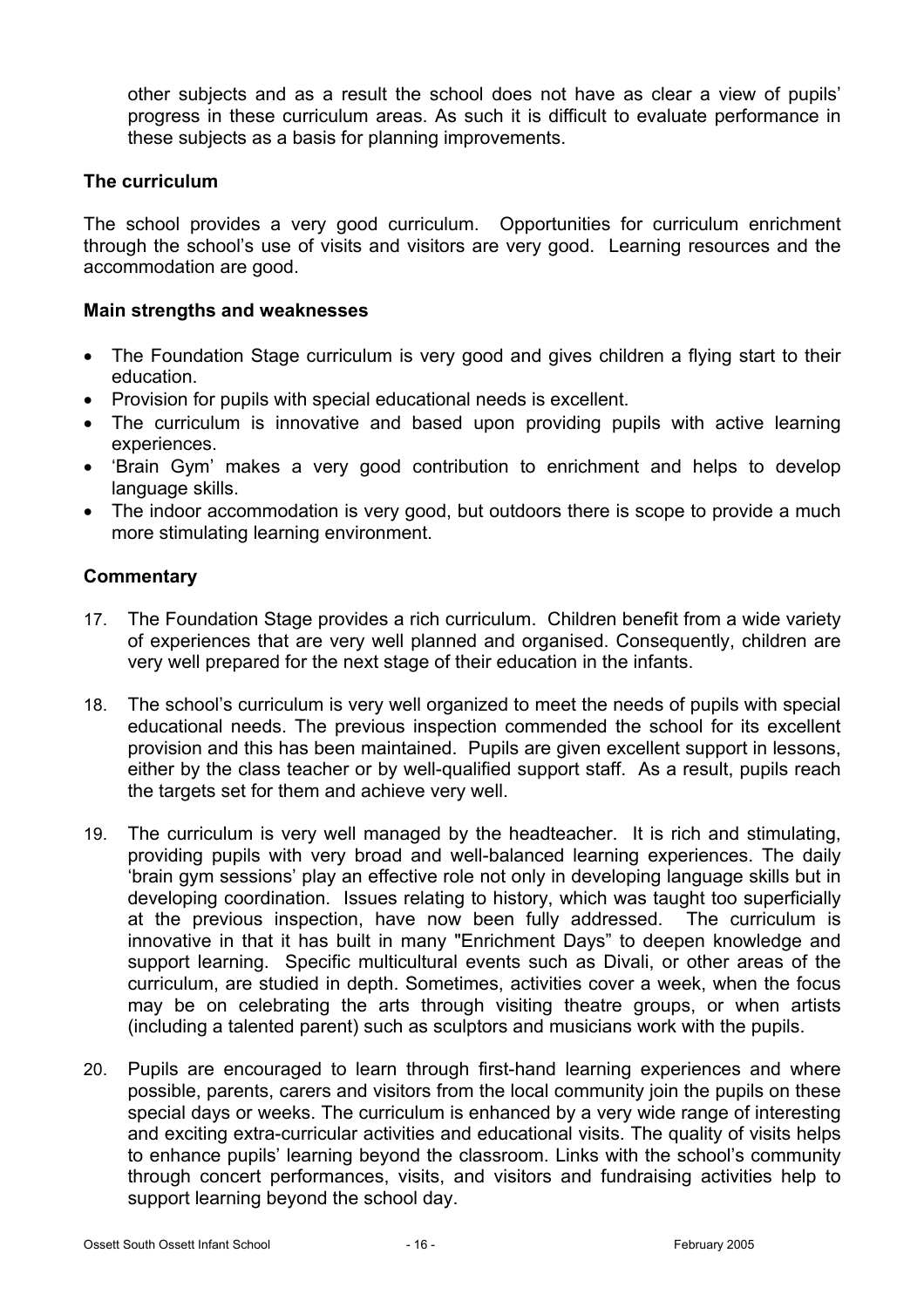21. The quality and quantity of learning resources have improved since the previous inspection and are now good. New resources, such as the Interactive Whiteboards in each classroom, are used as effective teaching and learning tools and have a positive effect on learning. The accommodation indoors is very good. It is bright, spacious, has very well organised teaching areas and is kept spotlessly clean by dedicated cleaning staff. Displays of pupils' work are of a high standard. However, the outdoors accommodation in both the Foundation Stage and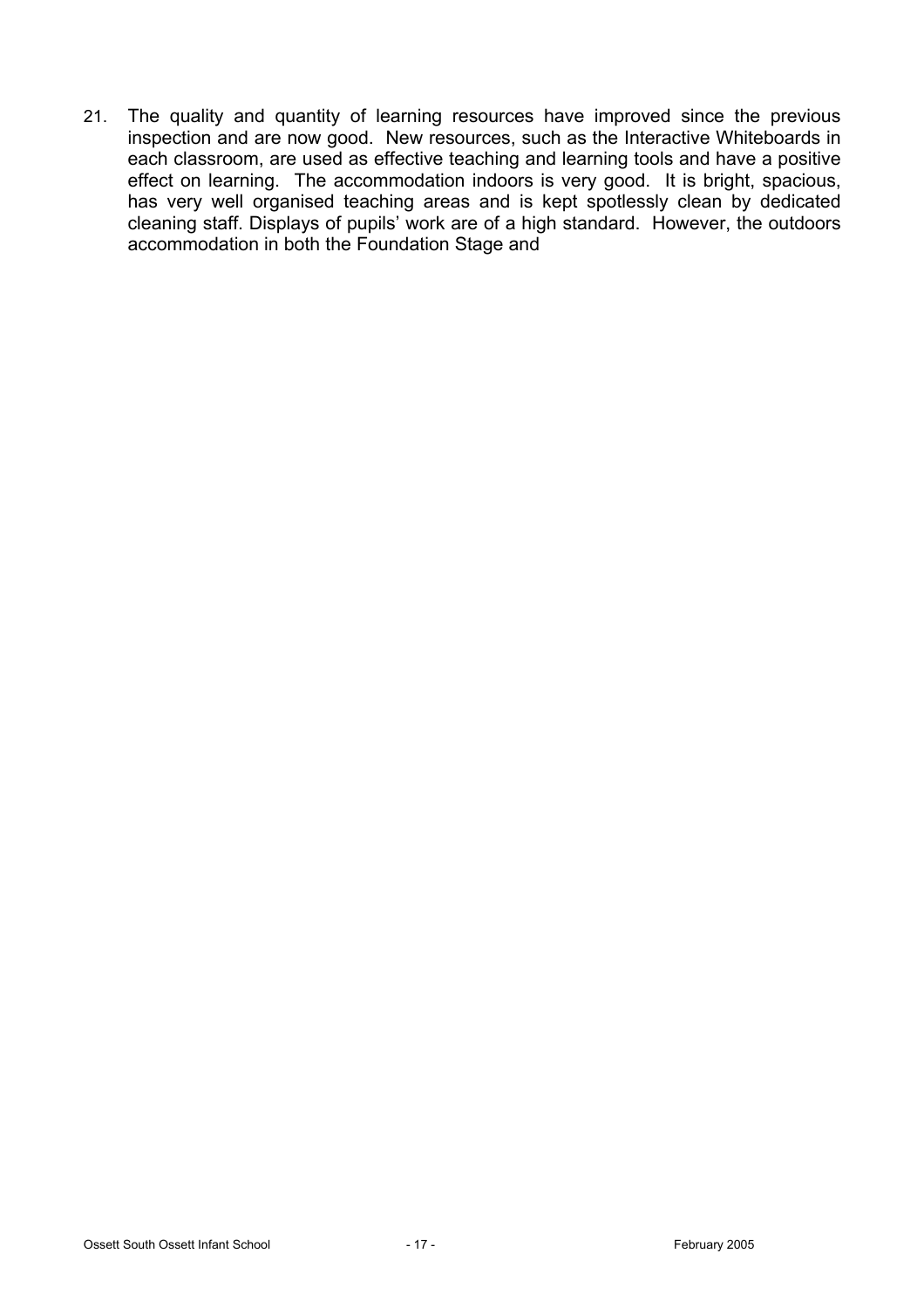the Infants lacks stimulation. There is scope to provide a much more stimulating outdoor learning area and currently, contrast with the wealth of interest and stimulation to be found indoors is very stark. The school is very aware of this issue and funds have been set aside to enhance the outside learning environment during the current academic year.

### **Care, guidance and support**

Pupils are well cared for and given good support and guidance, and their views are sought and valued. Health and safety procedures are satisfactory.

## **Main strengths and weaknesses**

- Teachers have supportive relationships with their pupils and quide them well when they need help. Effective arrangements help new pupils settle into school.
- In many ways whole-school health and safety practice is good. Some formal risk assessments are undertaken, but this aspect requires more governor attention.
- Pupils' personal development is monitored very well. Under-developed assessment systems however, in many curriculum areas, restrict the monitoring of academic progress.

## **Commentary**

- 22. The school has a positive atmosphere because all staff genuinely care for the pupils. Adults and children get on very well with each other, and lessons are relaxed times when pupils can simply concentrate on their learning. Staff are always available for pupils, who know that they can go to them if they have any concerns. This, parents say, is a strength of the school and affectionately describe staff as 'surrogate parents'. They also agree that arrangements for starting school help their children to adapt well to school life. Pupils with special educational needs receive highly effective help and guidance that mirrors their good achievement.
- 23. Most procedures for health and safety and child protection are good and on balance this aspect is judged to be satisfactory. An ethos of care, order and structure is apparent within the school's daily practice, and to promote pupils' wellbeing, carefully planned routines are practised conscientiously. For example, pupils' attendance and punctuality are very rigorously monitored. A weaker aspect, however, is formal risk assessments. Good procedures are in place to ensure pupils' safety on trips away from school, and teaching staff are aware of the responsibility to assess risk within the curriculum. Technical assessments, covering for example fire safety and evacuations, are in place, and systems for first aid are very secure.
- 24. Effective procedures for child protection are supported by a comprehensive policy. This needs minor updates and further governor involvement. The headteacher carries the responsibility for this key aspect of the school's work, and aims to provide more training for staff later this year.
- 25. Pupils' behaviour and all-round personal development are monitored very well. This means that their` small steps' are recognised and praised at every opportunity. Other agencies are used well whenever pupils with individual needs require specific additional help, and parents are always kept fully informed. In the academic domain, tracking systems for English, mathematics and science are very effective, and afford pupils the opportunity to assess their own work against individual targets. The school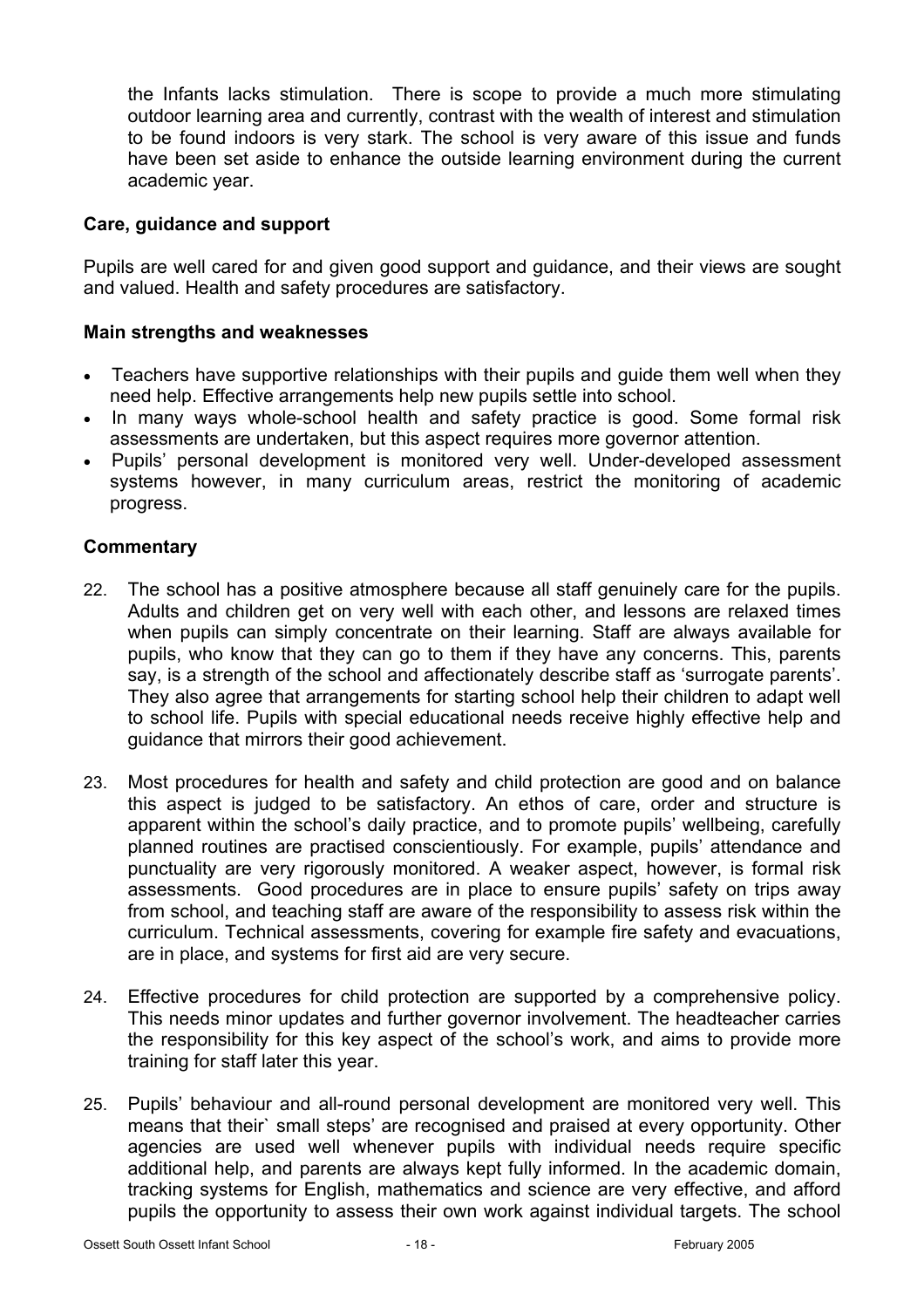is aware, however, that there is no systematically recorded information about how well pupils are progressing in other subjects. The result is that it is harder to provide accurate educational guidance and support without this overview, however good the teaching in class.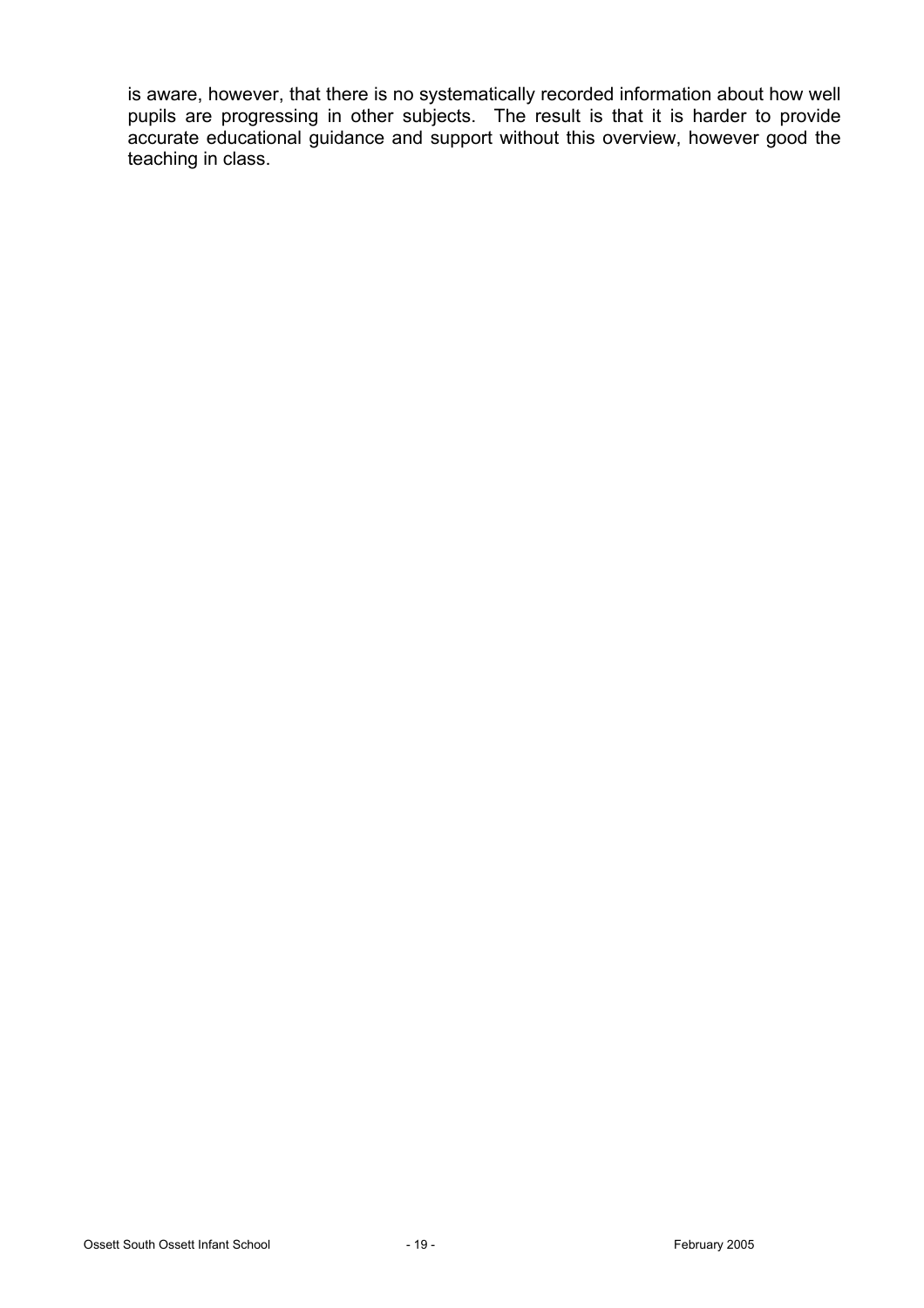## **Partnership with parents, other schools and the community**

There are good links with parents, other schools and the community.

#### **Main strengths and weaknesses**

- Parents value the positive influence the school has on their children's learning and personal development.
- The very good contribution that parents make to learning at school as volunteers and also at home makes a positive contribution to their children's achievement.
- The school keeps parents in touch with what it does to an extent, but parents do not have a complete picture of what is provided and achieved.

### **Commentary**

- 26. Parents are supportive of the school because they find that conscientious staff fulfil the expectations they have for their children's social, emotional and academic development. Every parent returning the questionnaire reported that their children like school and make good progress because of lively teaching and friendly staff. Parents are obviously satisfied with the way in which the school is led and with the range of enjoyable activities their children experience in this 'family orientated' school.
- 27. Staff operate an 'open door' policy that effectively promotes an understanding of school ethos. 'Termly classroom walkabouts' for example provide valuable opportunities for parents and carers to set children's learning in a context. This enables them to extend children's thinking at home. Informative, colourful displays of teachers' classroom planning, daily 'reading together 'mornings and popular, well organised workshops in numeracy and literacy also reflect the school's drive to empower parents and carers. This effort has paid off handsomely because many parents are very well involved with the school as helpers and many support their children's learning at home. In addition to providing good help in the classroom on enrichment days and with trips and visits, parents raise significant funds for the school through 'The Friends of South Ossett Infants School', (FOSOIS).
- 28. Most parents feel well served by the prospectus, newsletters, and other frequent helpful correspondence, often posted on notice boards. They are kept up to date with children's progress through consultation evenings and good annual reports. Parents approach staff to discuss concerns at any time, and these flexible arrangements meet most parents' needs. A significant number of parents with children under five are not satisfied with the manner information is presented to them because, whilst there is much to see on class walls each day, they often find it difficult to 'take it all in' and simultaneously settle their youngsters into class. There is more to do to ensure all parents are provided with essential facts about what is taught. In addition the governors' annual report to parents has some important omissions. Significantly, this means that parents are prevented from understanding how the school meets the requirements of The Disability Act and deliberately ensures equality for all its pupils.

### **LEADERSHIP AND MANAGEMENT**

The leadership and management of the school are **good** overall. The leadership and management of the headteacher are **very good.** Governance of the school is satisfactory.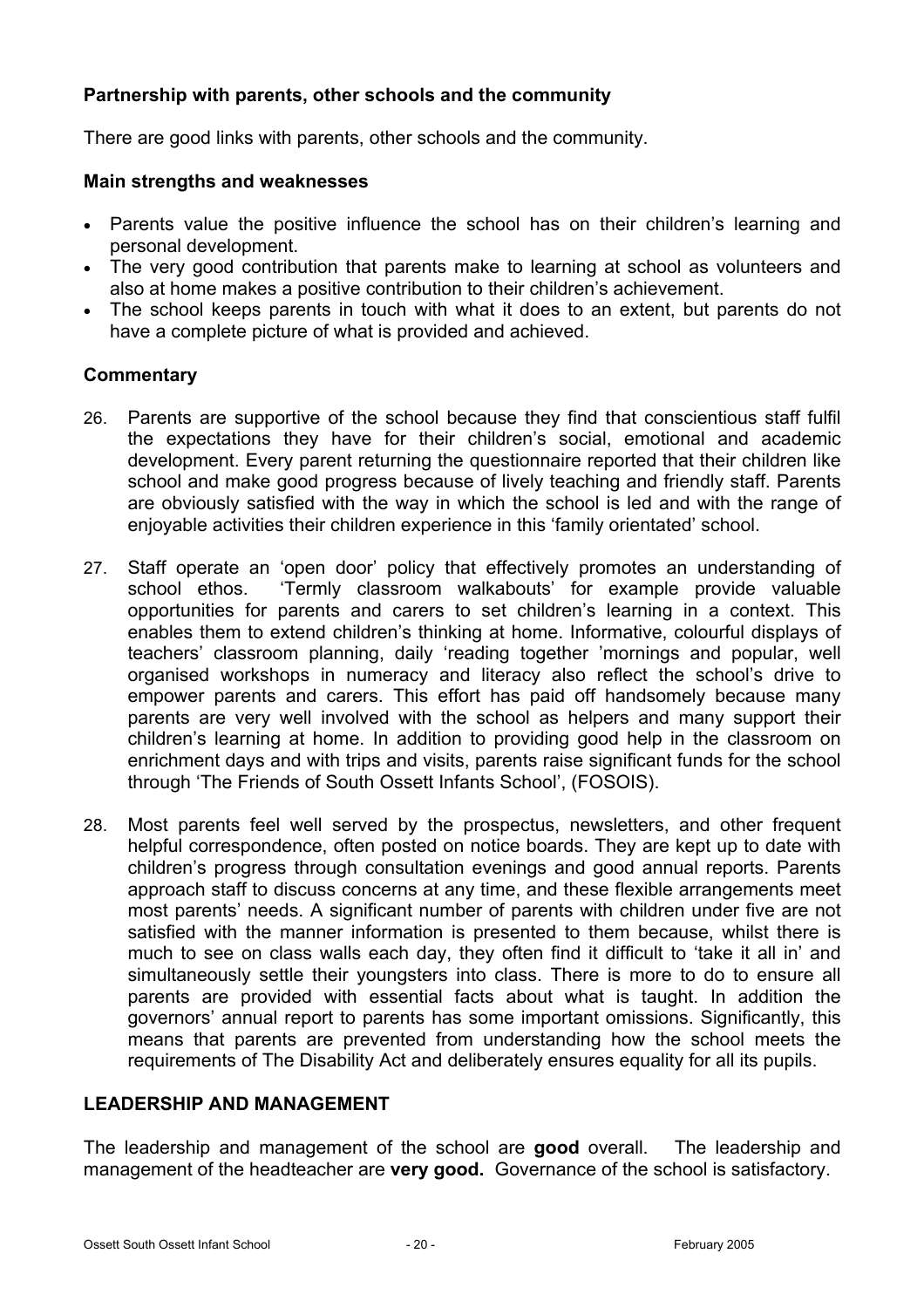### **Main strengths and weakness**

- The headteacher's high aspirations and vision for the school have been taken on board by all members of staff and collaborative leadership is very strong.
- Very good leadership of the Foundation Stage ensures high quality provision for the youngest children.
- Subject co-ordinators in English, mathematics and science are very much involved in evaluation of their subjects.
- The school analyses its performance in English, mathematics and science accurately and is taking the necessary action to address any areas for development. However, there is no whole- school approach to assessment and its use in other subjects.
- The role of governors in the leadership of the school is improving but more needs to be done to make their role truly effective. Issues relating to risk assessment need to be addressed.

# **Commentary**

- 29. A major strength of the school is that, despite its small size, every effort is made to ensure that pupils have the opportunity to take part in a wide range of activities that are firmly aimed at fulfilling their needs. An example of this is the outstanding attempts made to include pupils with special needs in all lessons.
- 30. The new head teacher leads the school very well. In the relatively short period of time she has been in post, she has put in place several initiatives that are already helping to improve the quality of education. For example, there is now a unified Foundation Stage and curriculum leaders are far more involved in leading their subject areas.
- 31. The headteacher has created a strong team spirit amongst all the staff, who share her commitment to continuous improvement based on previous best and to providing a high quality of education for all pupils. She is very well supported by a senior member of staff and all other members of staff. The headteacher's collaborative style of management is proving to be highly successful in driving the school forward. For example, all staff feel better valued and as a result are keen to contribute their ideas.
- 32. The governing body is increasingly involved in all aspects of school life but is still too reliant on the headteacher. For example, they do not write their own annual report to parents, and very important issues with regard to risk management have not hitherto been addressed. However, new governors have recently been appointed and there is a great willingness by governors to take on their strategic role more fully. The governors carry out most of their statutory duties soundly. However, there are some important omissions from the annual report that is sent out to parents. An appropriate committee structure has been established but some committees, such as the curriculum committee, are still in their first year of operation.
- 33. The school improvement plan clearly identifies the main priorities for the school to address, and includes an excellent review of progress in the previous year. The performance management of teaching staff is effectively linked to the plan. It is being used well as a mechanism to improve standards because there is a close link between the objectives set for teachers and the priorities in the plan. The coordinators of English, mathematics and science have improved their involvement in curricular development. This is a small school yet they have been given good opportunities to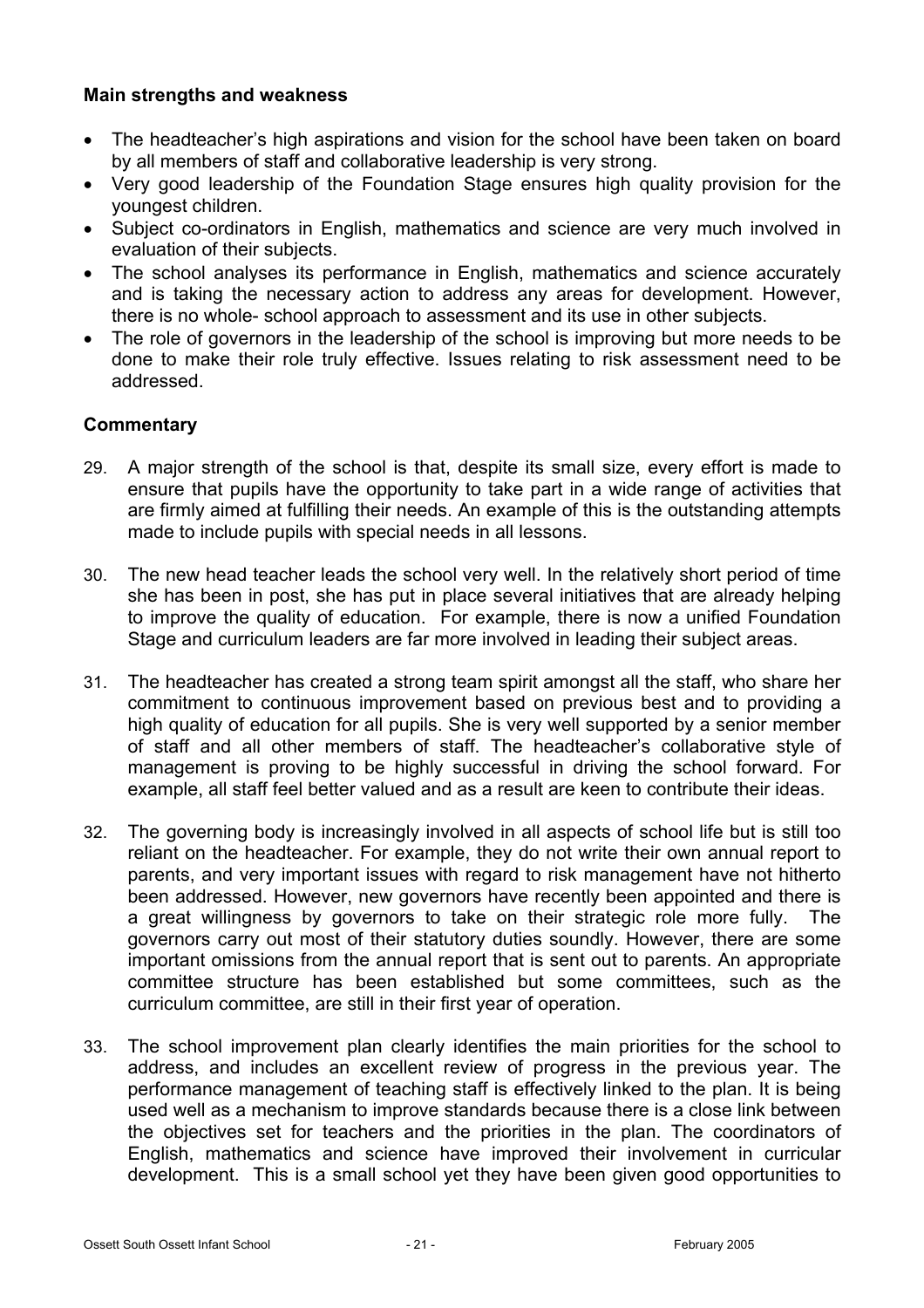monitor and evaluate standards in their subjects. As a result they have a very good understanding of the strengths and possible weaknesses in their subjects.

34. The school has made good improvement since the last inspection. The unified Foundation Stage with its effective support staff is clear evidence of continued success. The quality of teaching has improved and is now very good. Standards in art and design have improved, as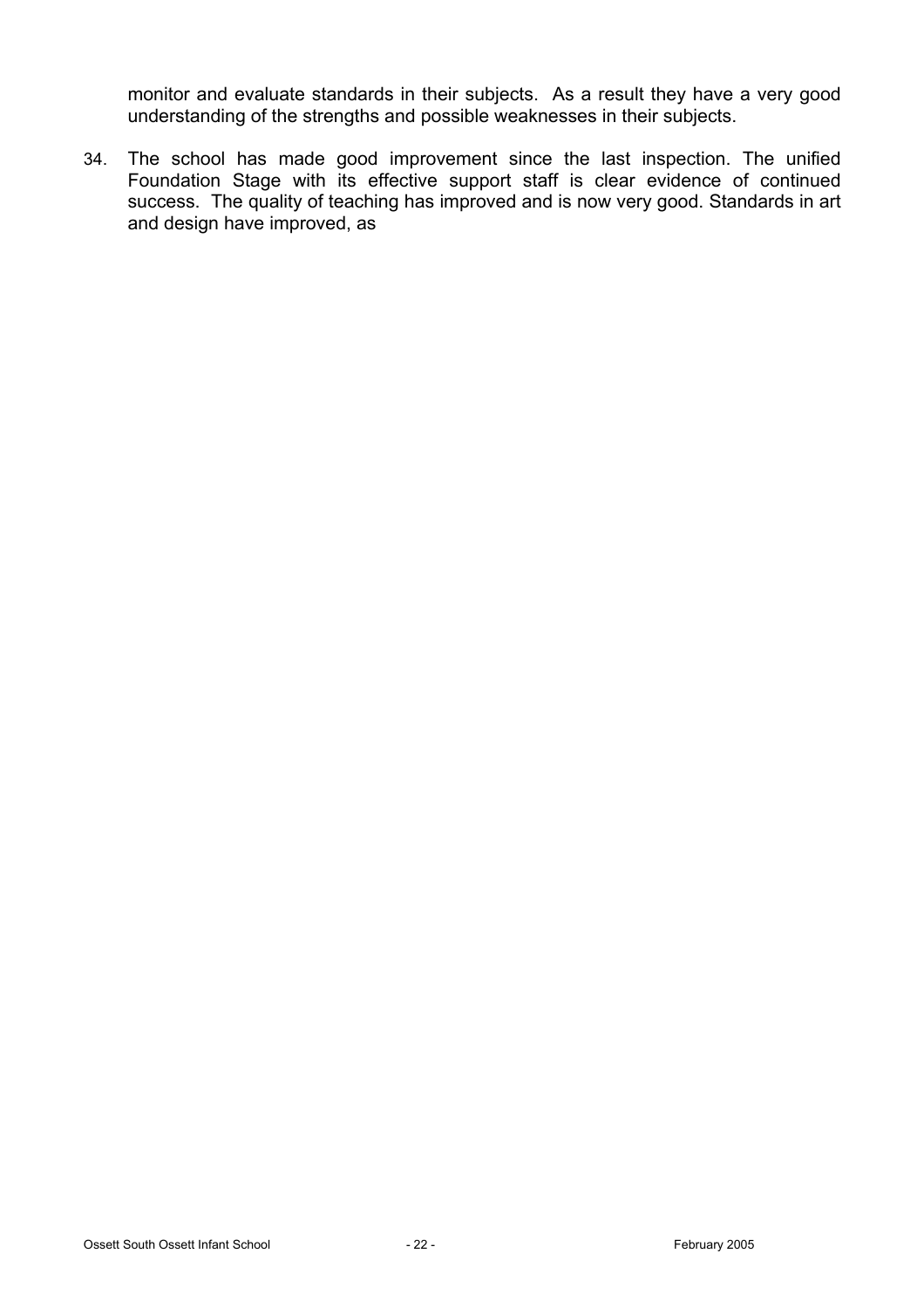have standards in ICT. There is now a coordinator for gifted and talented pupils. The school now has a very good system of identification and ensures that, whatever pupils' talents are, they are given appropriate challenges.

35. The management of the provision for pupils with special educational needs is excellent. The co-ordinator provides very good leadership. The pupils' individual educational plans have very specific targets that are reviewed each term and shared with the pupils. The contribution made by the classroom assistants to pupils' progress is a particular strength of the provision for special educational needs. Parents are rightly proud of the support their children receive.

#### *Financial information for the year April 2003 to March 2004*

| Income and expenditure $(E)$ |         | Balances (£)                     |
|------------------------------|---------|----------------------------------|
| Total income                 | 252,931 | Balance from previous year       |
| Total expenditure            | 258.282 | Balance carried forward to the r |
| Expenditure per pupil        | 4.531   |                                  |

| Income and expenditure $(E)$ |         | Balances (£)                        |        |  |
|------------------------------|---------|-------------------------------------|--------|--|
| Total income                 | 252.931 | Balance from previous year          | 26.534 |  |
| Total expenditure            | 258.282 | Balance carried forward to the next | 21.183 |  |

36. Good procedures are in place to ensure that services and resources provide good value for money. There has not been a recent audit report. A great deal of the balance brought forward has been committed to improving resources, including the development of the outside area.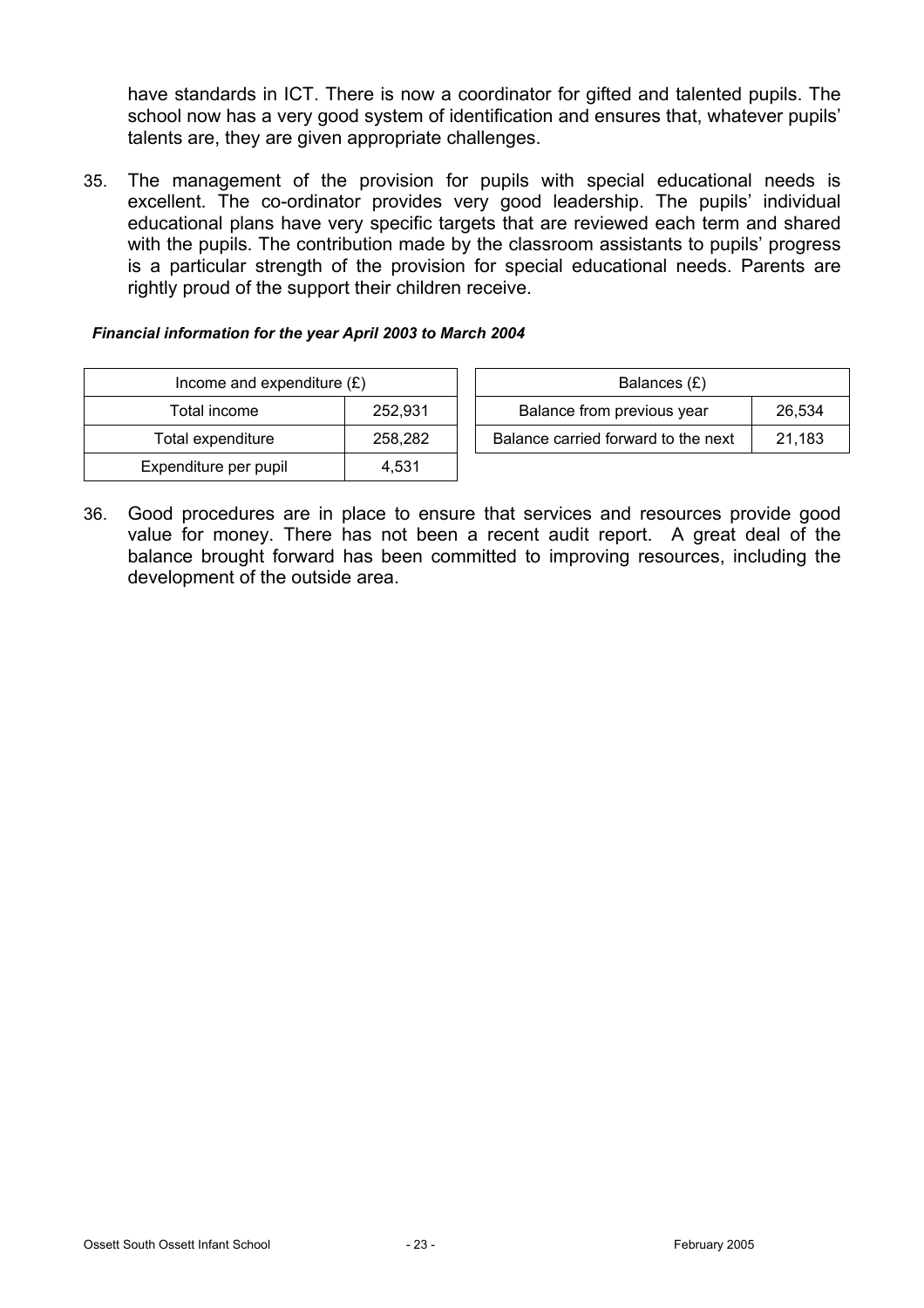# **PART C: THE QUALITY OF EDUCATION IN AREAS OF LEARNING, SUBJECTS AND COURSES**

# **AREAS OF LEARNING IN THE FOUNDATION STAGE**

The school makes **very good** provision for children in the Foundation Stage. Since the previous inspection, provision has improved. There is now a nursery and there is now enough well-trained learning support staff to ensure all activities can take place. Children are now achieving better than they were and the quality of teaching is better because the Foundation Stage curriculum has now been firmly established. Whilst children do have regular access to outdoors, the accommodation and resources for outdoor learning are barely adequate and there is both scope and space to provide a much more stimulating outdoors area. Plans are in place to begin to make some much-needed improvements.

Most children enter school with skills that are typical for their age. Children of all levels of attainment achieve very well and, by the time they leave the reception year, most are likely to reach standards above those expected in all areas of the curriculum. A key strength is the teaching of personal, social and emotional development, where all children reach standards above those expected nationally. It is too early to make any clear judgement about the impact on standards of the newly established nursery but early signs are very promising. There are currently no children with special educational needs in the Foundation Stage and no children who are learning English as an additional language.

The leadership and management of the Foundation Stage are very good. The manager has created a very effective team of staff. They are all very good role models for young children. Procedures to check what children know and can do are very good and this information is used effectively to plan the next steps to learning. Very good monitoring of data, enables staff to identify where weaknesses are occurring, and they are then quick to put in place strategies to tackle them. For example, assessments showed that many children had weak skills when linking sounds and letters, so lessons have been changed in both the reception class and in Year 1 to tackle this problem. Indoor accommodation in the Foundation Stage is very good. It is very well organised, stimulating and spotlessly clean. Resources are good, but there are too few large items of outdoor equipment that enable children to pursue challenging physical tasks when climbing and balancing.

### **PERSONAL, SOCIAL AND EMOTIONAL DEVELOPMENT**

Provision in personal, social and emotional development is **very good**.

#### **Main strengths and weaknesses**

- Children are given very good opportunities to make choices and become independent.
- Children are taught to share resources and act responsibly.

#### **Commentary**

37. Teaching in both the nursery and reception classes is very good and, by the end of the reception year, most children are likely to reach standards above expectations. Children achieve very well, particularly in their ability to make decisions based upon thinking about others and not just themselves. Children are very polite to all members of staff, visitors and to each other. They are very aware of the class rules and routines, knowing what is expected of them. Children are very well behaved because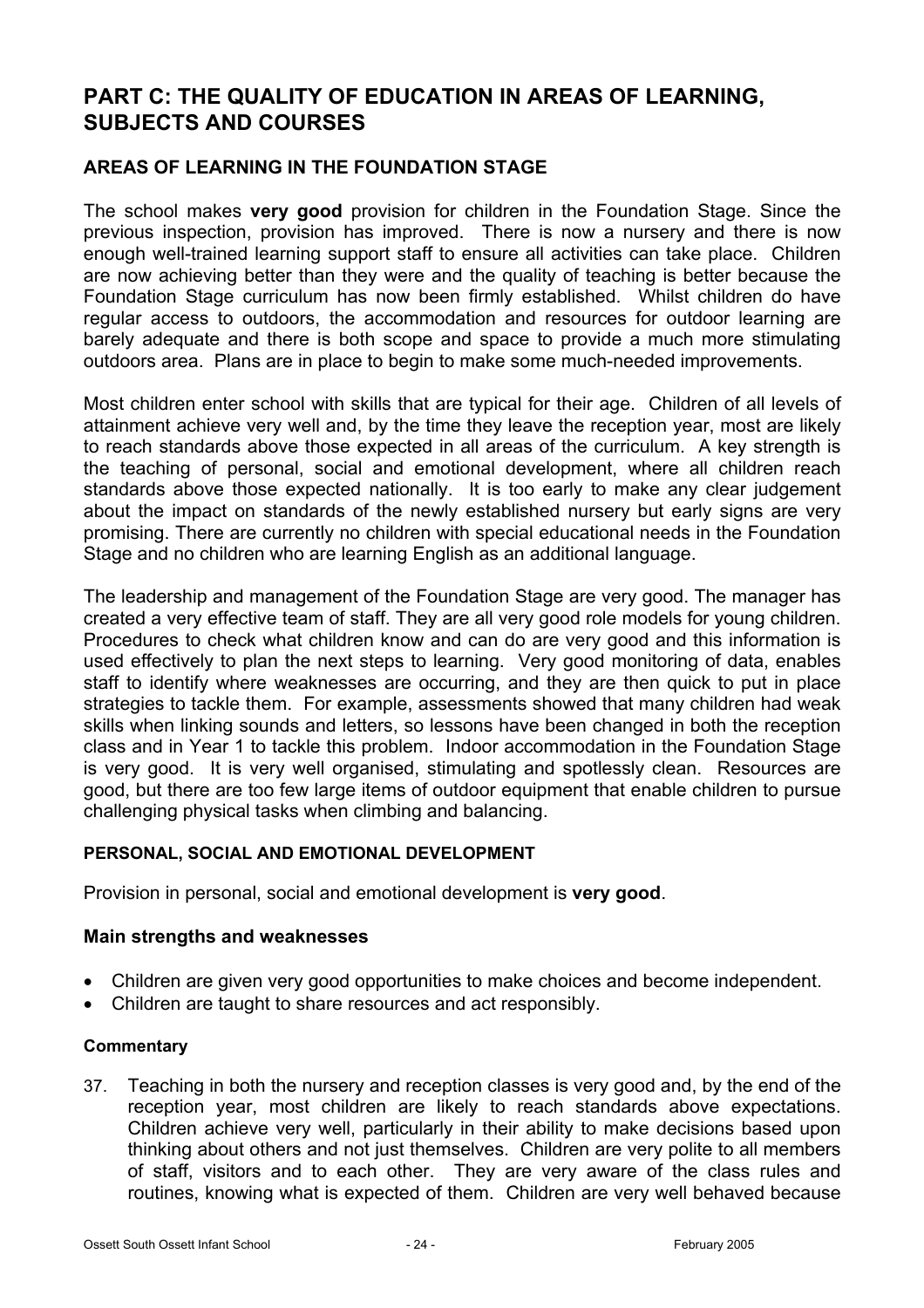all staff have very high expectations and are themselves very good role models in how to respond to and relate to others. Relationships are very positive and this supports learning well. Children are taught good habits to maintain their health and well being; for example, "brain gym" exercises are regular throughout the day and children drink water regularly, calling it "brain juice".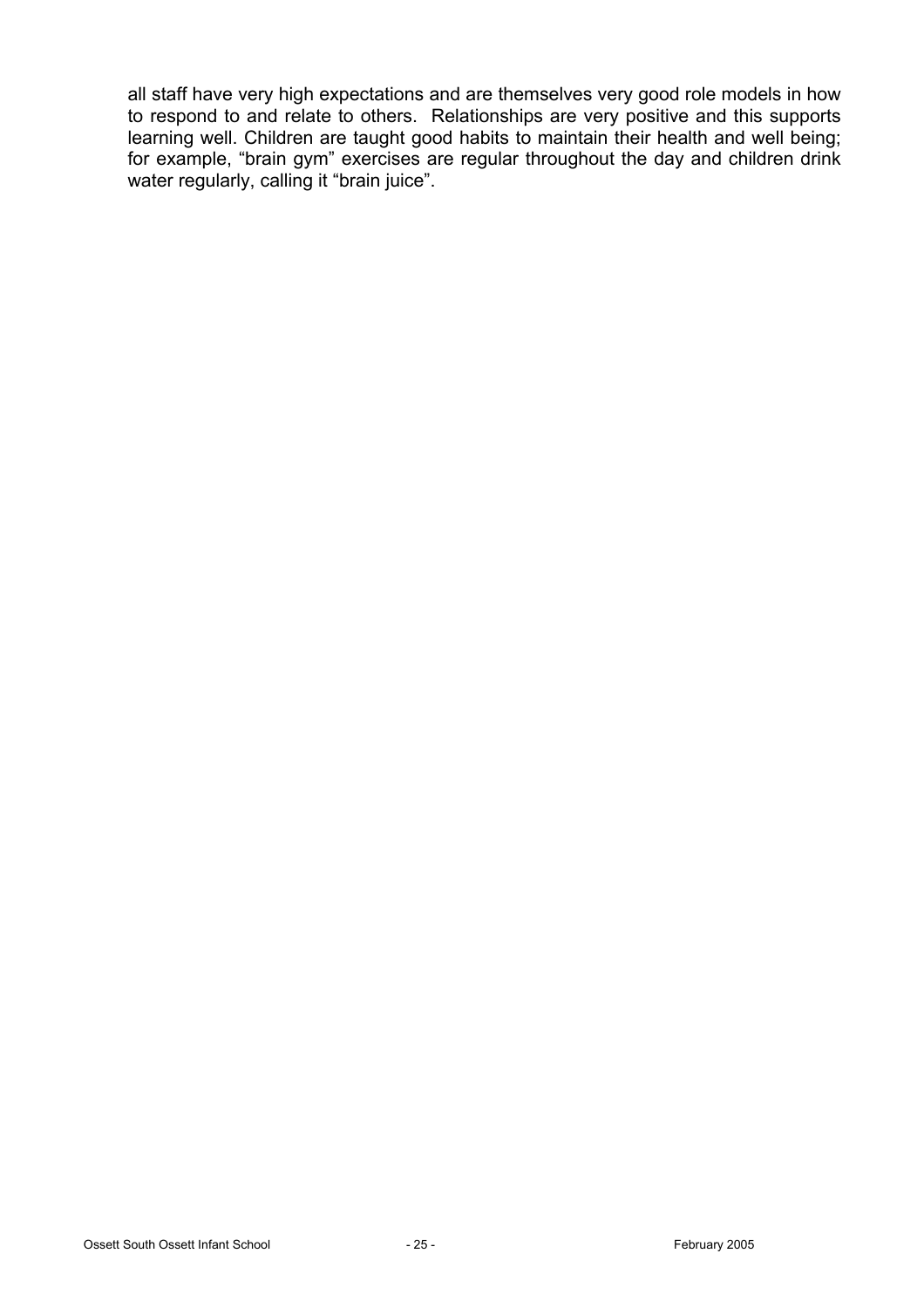### **COMMUNICATION, LANGUAGE AND LITERACY**

Provision in communication, language and literacy is **very good**.

### **Main strengths and weaknesses**

- All staff engage children in lively conversations and make sure that correct vocabulary is used, so children develop good speaking and listening skills.
- Older children in the reception class have few opportunities to present their writing in a more formal and structured way.

### **Commentary**

- 38. Teaching is very good in both the nursery and the reception classes and as a result, most children are likely to reach standards above those expected by the end of the reception year. Children achieve particularly well in their speaking and listening skills because staff are very adept at using questions to probe what children know and understand and then asking further questions to develop their skills in conversation. The use of correct vocabulary means that children soon learn new words with confidence. For example, they knew that a "whisk" can be used to make bubbles in water. Children make good progress with early reading skills and can read book titles, headings and captions on displays of work.
- 39. All children have frequent opportunities to write for a purpose and most children are developing good pencil control, forming their letters clearly and legibly. However, the older, higher attaining children in the reception class would benefit from having more opportunities to write independently, at greater length, in a more structured way.

# **MATHEMATICAL DEVELOPMENT**

Provision in mathematical development is **very good**.

### **Main strengths and weaknesses**

- Resources are used very effectively to deepen children's knowledge and understanding of number.
- Oral and mental calculating skills are good, but there are some missed opportunities for older children to write out calculations regularly.

# **Commentary**

40. Standards are above those expected in mathematical development and children achieve very well in their mental skills of ordering and calculating numbers and in their awareness of two-dimensional shapes and how to measure. Teaching is very good. Lessons and learning opportunities are very well planned and organised, with resources used very effectively to deepen children's knowledge of mathematical concepts. For example, in a very good lesson staff encouraged children in reception to use a "washing line" to peg out numbers up to 20 in their correct order. The quality of the teacher's questioning was very good as children were challenged to answer … "How do you know that 11 comes after 10? ... explain how you know this". This encouraged children to use correct mathematical vocabulary to explain what they knew and understood. Mental understanding of the position of numbers in relation to others is good. There is scope to give older children more opportunities to write out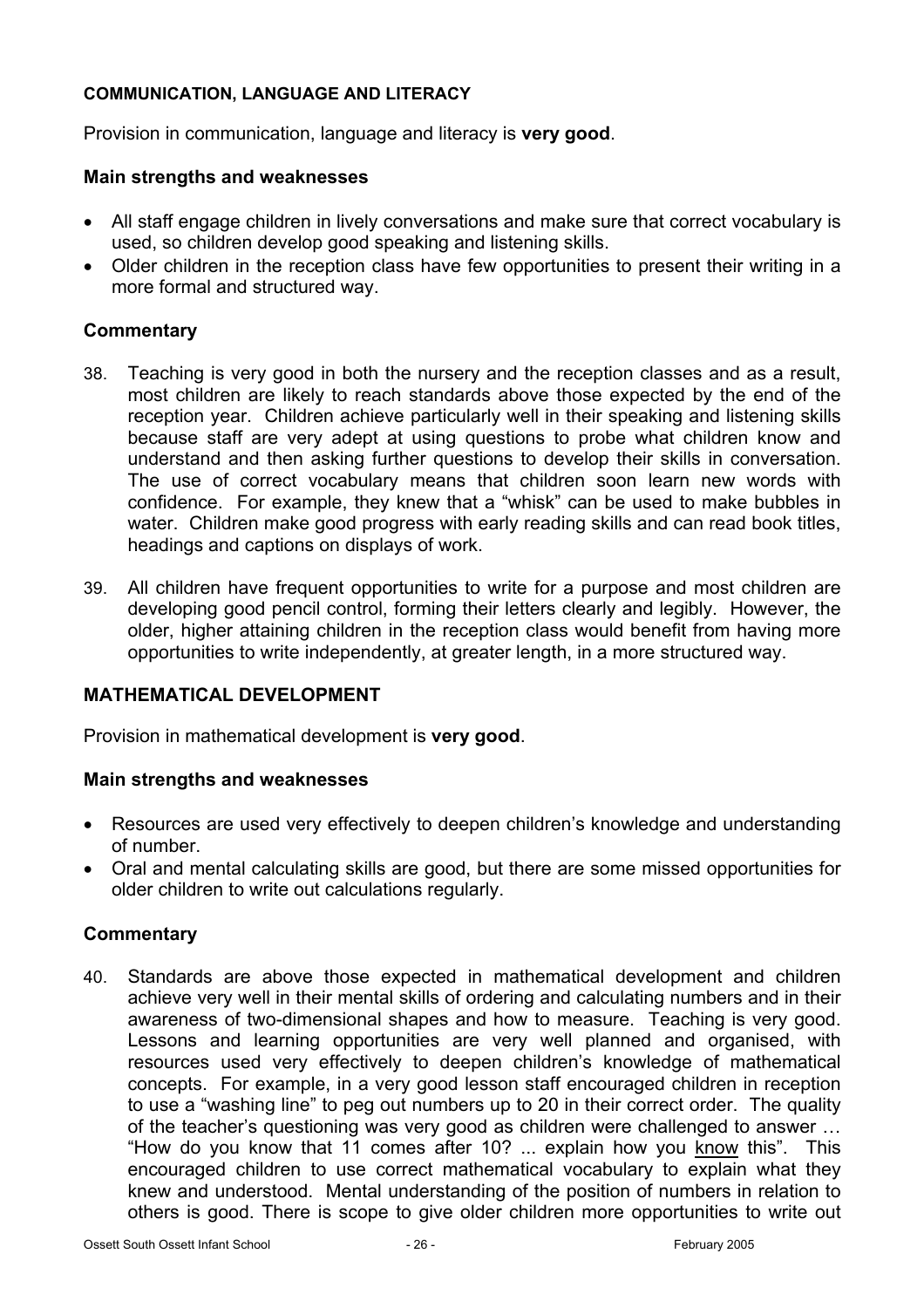formal calculations, so they become adept at writing numbers and mathematical signs correctly.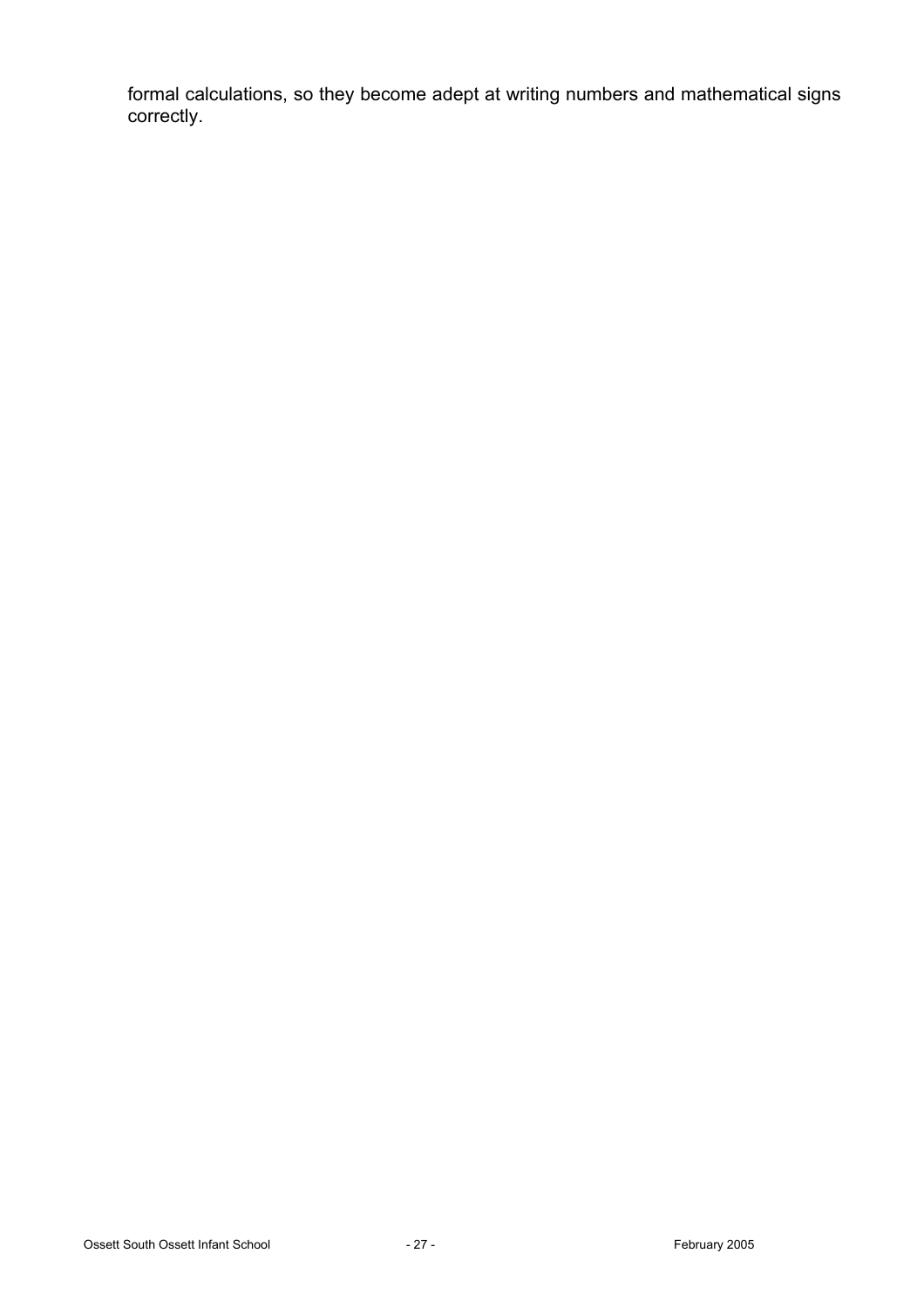### **KNOWLEDGE AND UNDERSTANDING OF THE WORLD**

Provision in knowledge and understanding of the world is **very good**.

#### **Main strengths and weaknesses**

- Children have very good opportunities to develop their skills in using information and communication technology.
- A very good range of interesting activities is planned to provide first-hand learning experiences.

#### **Commentary**

41. Teaching is very good in both the nursery and the reception class and as a result, children are likely to reach standards above those expected by the end of the reception year. Children achieve particularly well in their knowledge and use of information technology. For example, staff encourage parents to sit with their children before the formal start of the day to help their children send and receive emails. All children have their own email address and receive emails from friends, other teachers in the school or family members. Early science skills develop very effectively because children are encouraged to observe, think, ask questions and predict outcomes. A very good example of this emerged as a child brought into the class a very large snowball. This was immediately placed into a tray, the children gathered together and questions were asked: "What do you think is going to happen to this large snowball?" Children answered: "I think it will melt – slowly, because it is big"; another child said, "It will turn back into rainwater, because that's what it is". Children are encouraged to ask relevant questions or make predictions. Some very good understanding of camouflage emerged during a focus activity on making a caterpillar. Children discussed camouflage and related this to what they knew about birds…" You don't see many pink birds do you? That's because there aren't many pink trees!" Visits and visitors are used well to provide children with active learning experiences, so they develop knowledge and understanding in early history and geography, and learn skills in design and technology.

#### **PHYSICAL DEVELOPMENT**

Provision in physical development is **good**.

#### **Main strengths and weaknesses**

- The school's outdoor accommodation is barely adequate and does not provide a stimulating environment to enable staff to extend the exciting learning opportunities available indoors.
- Pupils are given many opportunities to develop fine motor control and co-ordination through many well-planned activities.

### **Commentary**

42. Although the outdoors accommodation lacks stimulation and currently acts as a brake on what can feasibly be planned to support learning staff work very hard to compensate for this. As a result, most children reach standards that are above expectations and achieve well, particularly in their ability to manipulate small tools and handle materials and equipment adeptly. Children have a weekly dance lesson in the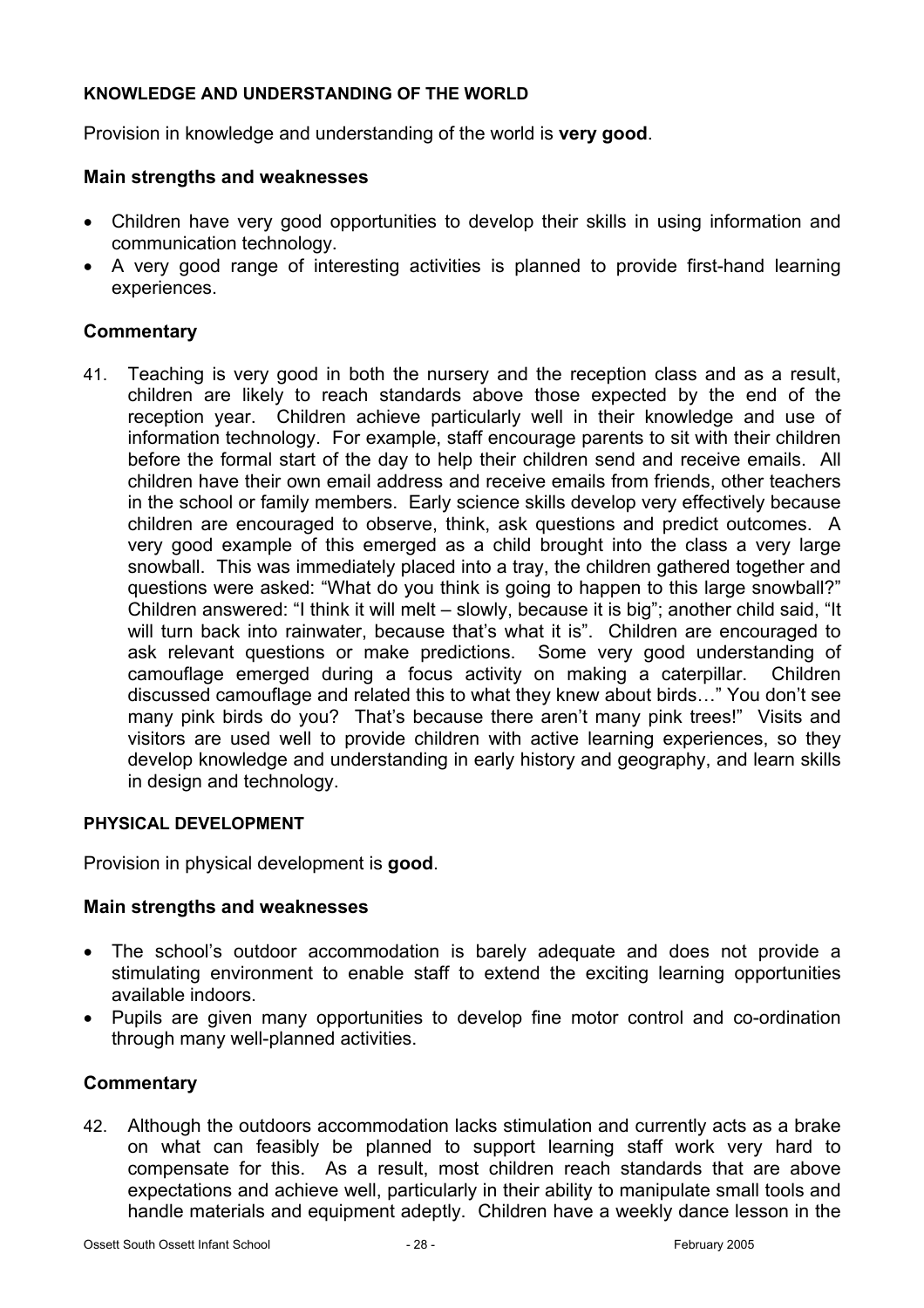larger school hall and also have a weekly physical education lesson when they learn to use space and move in a co-ordinated way. Healthy living is very well promoted through regular "brain gym" sessions and the eating of healthy snacks.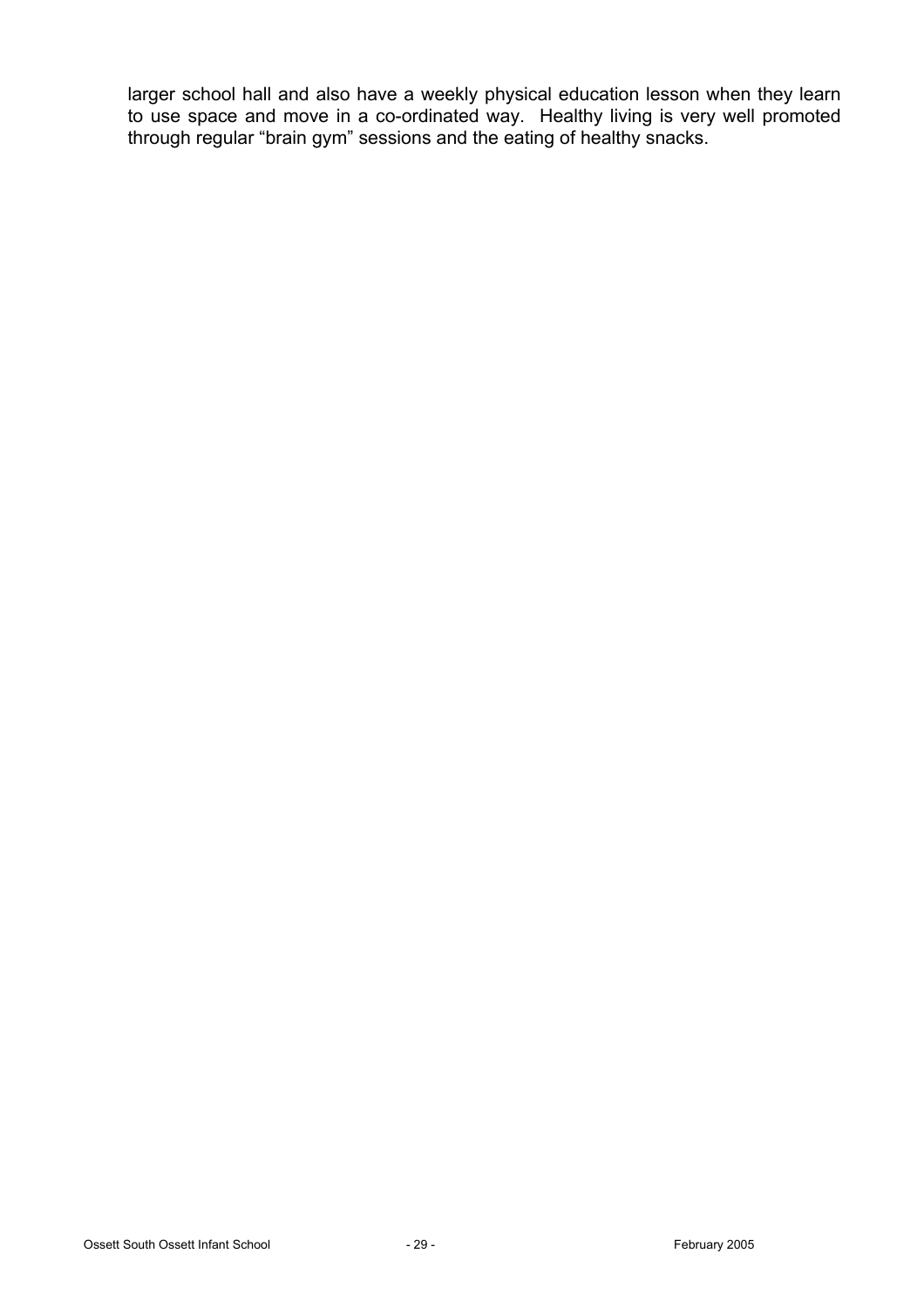### **CREATIVE DEVELOPMENT**

Provision in creative development is **very good**.

#### **Main strengths and weaknesses**

- Learning areas are very well organised, so children are able to choose from a wide range of stimulating creative activities.
- Very good relationships support lessons in music, art and drama, as children and all staff have fun together, but with a very clear focus on the extension of skills.

#### **Commentary**

43. Teaching is very good, with a clear strength in the way creative opportunities are planned and organised, so that during the day children have many opportunities to express and develop their creative skills. As a result, most children are likely to reach standards above those expected and they achieve very well in their confident use of a good range of materials and media. The large indoor spaces are used very effectively to provide areas of "continuous provision", so children have daily access to a very good range of creative activities, such as painting, modelling, using musical instruments or taking part in role-play activities. Children produce good quality work when painting or modelling, because staff have high expectations and children have easy access to a good range of tools and materials

## **SUBJECTS IN KEY STAGE 1**

## **ENGLISH**

Provision in English is **very good.**

#### **Main strengths and weaknesses**

- The quality of teaching is very good and as a result pupils achieve very well.
- Standards of attainment are well above average.
- The curriculum co-ordinator leads the subiect very well and assessment systems are of a high quality.
- Books are not displayed well in classrooms.

### **Commentary**

- 44. Standards have remained very high since the time of the previous inspection. Despite the fact that almost a fifth of the current Year 2 age group has learning difficulties, standards are still very high. The reason for this is that in both Years 1 and 2 teaching is of a very high standard with all pupils 'expected' to do well. Classroom assistants support pupils effectively and are very well briefed about what they are expected to do.
- 45. Standards in speaking and listening are well above average by the end of Year 2. Pupils are confident to speak out in more formal situations and contribute ideas and opinions readily in lessons. This is because teachers include very good opportunities for speaking and listening in all lessons. Very good teaching in one lesson seen during the inspection meant that pupils were able to consider the meaning of words such as,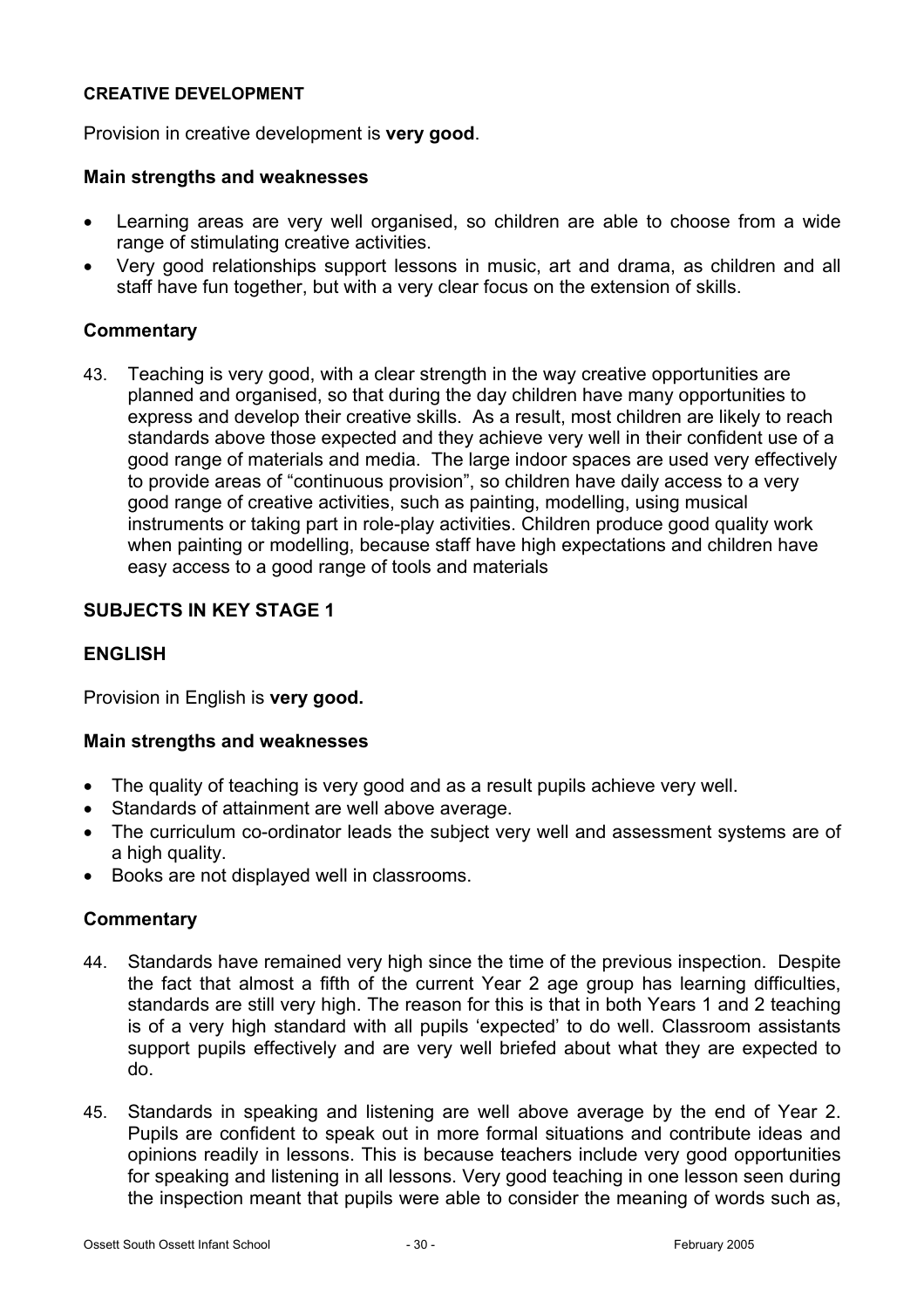"brave," "fearless, "honest", "scared " and "frightened" and relate them to their own experience. Pupils have very good knowledge of appropriate terminology. A Year 1 pupil was able to explain that, "adjectives are useful because, if the illustrator hasn't drawn a picture, you can draw one in your head."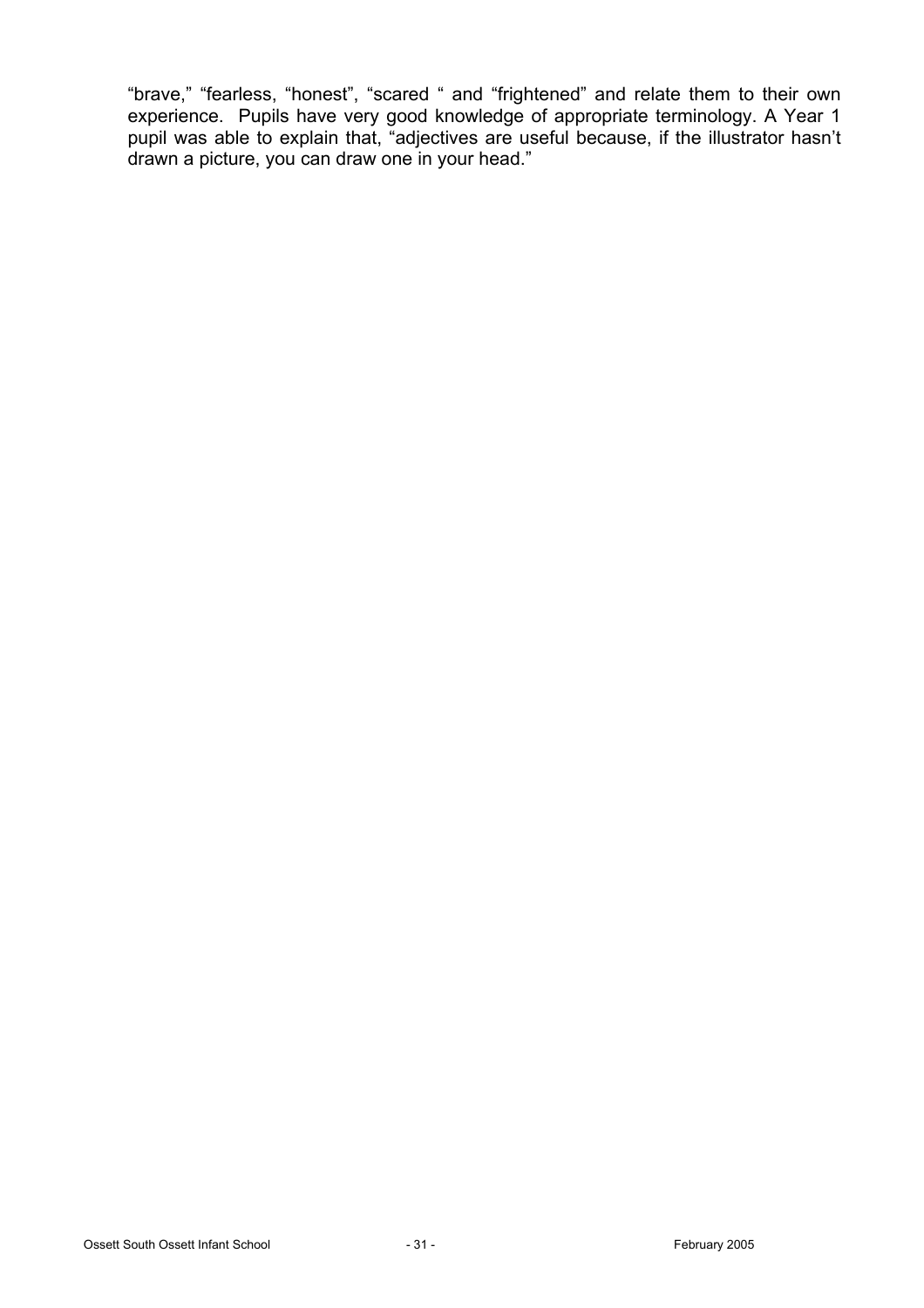- 46. Standards in reading are very high. Parents are welcome to come into school at the start of the day and read with their children. The majority of pupils in Year 2 are avid readers. They achieve very well because of very good teaching. For example, very good teaching of the link between letters and sounds means that pupils can tackle unfamiliar words by breaking them down. Pupils read with enthusiasm and understand what they read. High attaining pupils read freely from a range of suitable non-fiction and fiction and are able to discuss sensibly plot, characters and authors they prefer. Lower attaining pupils understand the difference between fiction and nonfiction and can independently use simple indexes for referencing. However, books are not arranged well in classes and as such do not act as a good visual reminder to back up the importance the school gives to reading.
- 47. Pupils are given plenty of opportunities to use and develop their writing skills and standards are very high. Younger pupils have developed a very good grasp of basic sentence structure and punctuation, and confidence in their attempts to spell more difficult words. Average and higher attaining pupils in Year 2 write more complex sentences and longer, properly organised stories and other imaginative writing. For example, in a retelling of the story about the Rainbow Fish one pupil wrote' the rainbow fish swam away angrily.' In Year 1 one child's description of a character included the line 'he was a bit silly because he kept forgetting things.' Pupils use their ICT skills well and produce work of a good quality, for example word-processed factual writing about a toy or animal. Pupils are adept at sending emails.
- 48. The quality of teaching is very good and shows an improvement on the previous inspection, where it was judged to be good. Pupils achieve very well because teachers use assessment information about what pupils know, understand and can do to plan very challenging work. Lessons are interesting, with good use made of ICT such as the Cebeebus program, enabling pupils to enjoy their learning and work hard in school. Individual targets are displayed alongside self-portraits of each child in Year 1. These are reviewed with the child every half term and are regularly referred to during the lesson. Teachers work very hard to produce their own teaching materials. A creative writing task in Year 2, based on the theme of growth, was much enhanced by the use of different worksheets for higher and lower attainers, giving opportunities for pupils of all abilities to extend their writing skills and eventually to produce extended writing of a high quality.
- 49. The subject is very well led and managed. Assessment systems are in place and are of a very good quality. Opportunities have been provided for the co-ordinator to develop a very good overview of the subject, and issues regarding concerns about phonic teaching, for example, are picked up and dealt with effectively.

### **Language and literacy across the curriculum**

50. Provision is good overall. Pupils use their reading and speaking skills well in other subjects. In geography for example, pupils generate their own questions about the Rainforest, then use their research skills to find out the answers. Good use is made of writing in religious education with, for example, speech captions being used effectively to write about a visit to a local church. Pupils are given good opportunities to write in history lessons. For example, there was some very good quality writing in the present tense with pupils writing as eyewitnesses to the events in 1666.

#### **MATHEMATICS**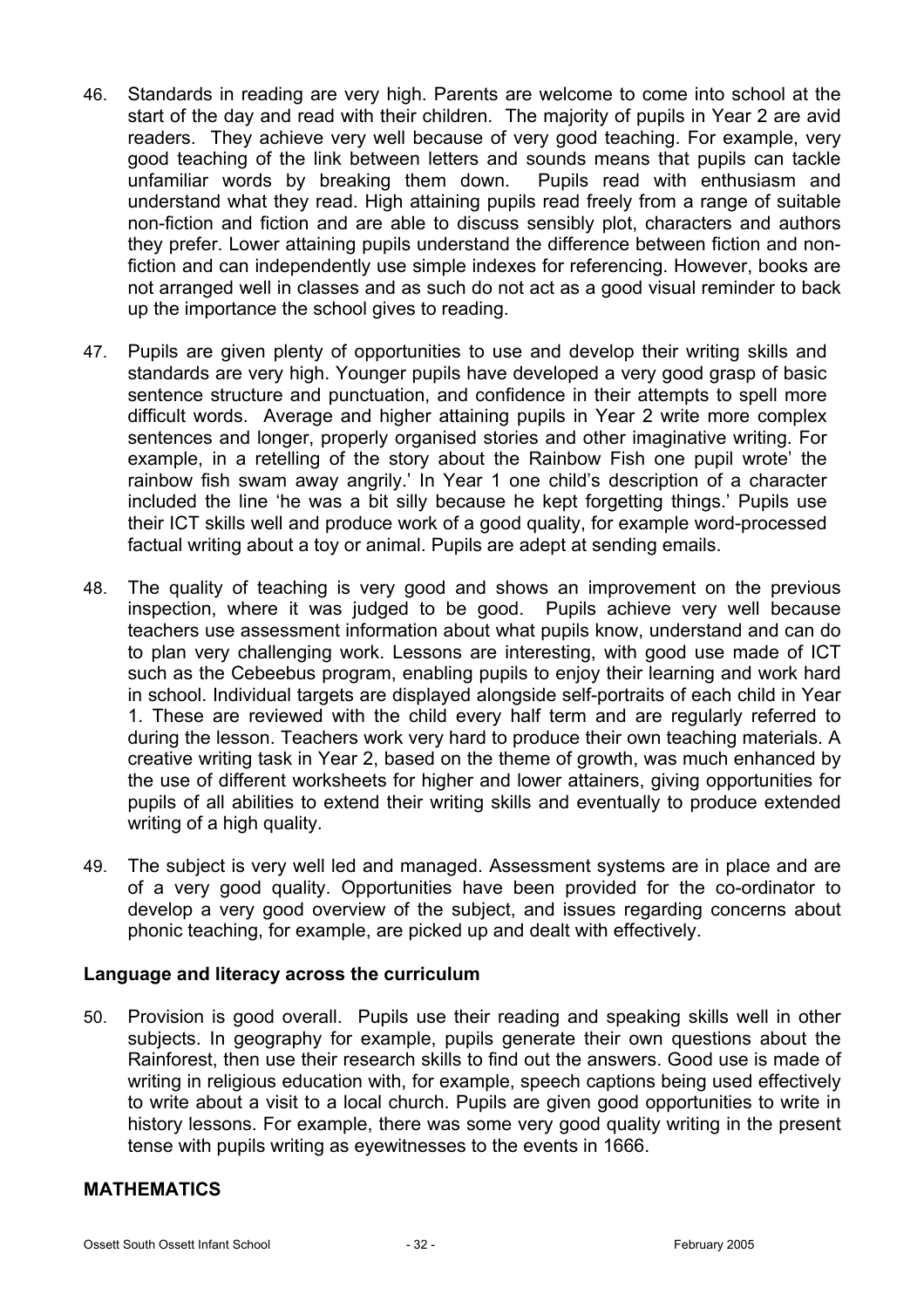Provision in mathematics is **very good**.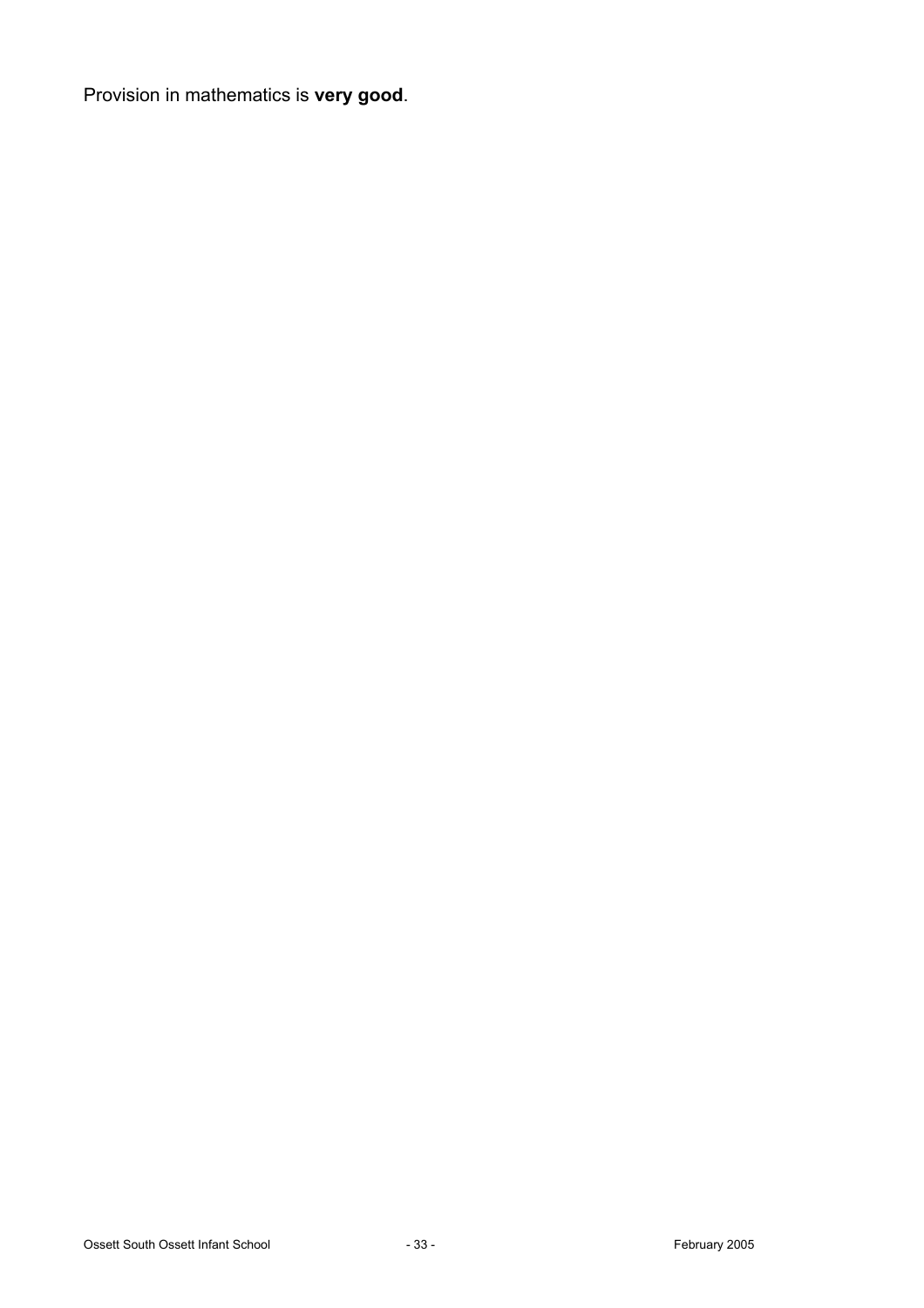### **Main strengths and weaknesses**

- Standards are well above average and pupils achieve very well.
- Teaching and learning are very good.
- The subject co-coordinator provides very good leadership.
- Pupils are given insufficient opportunities to use their skills in other subjects.

# **Commentary**

- 51. The results of the 2004 national tests showed standards to be well above all schools and well above similar schools. Overall standards this year remain very high, despite a higher percentage of pupils with learning difficulties in the current Year 2 age group. Pupils achieve very well because teachers have clear and high expectations for all groups of pupils. Pupils with special educational needs achieve very well through the effective support of the teaching assistants. Higher attaining pupils achieve very well because work is well matched to their needs. For example, during the inspection, higher attaining pupils in Year 1 were challenged to work out not only the total cost of two items but also what change would be received from 20p.
- 52. In Year 2, pupils understand the principles of place value and repeated addition very well. They have a very good command of basic number. Very good opportunities are provided for pupils to use their numeracy skills to solve problems, for example by challenging them to work out the cost of an ice cream and two tries at 'ring a duck' as part of 'Fun Fair' problem solving activities. Topical projects such as 'Reindeer problems' (set just before Christmas) present less able pupils with the task of working out how many antlers are there on a given number of reindeer. Pupils in both classes make good use of ICT to consolidate their number skills. Pupils are able to explain well how they have arrived at a particular answer. In Year 1 for example, one child when asked how he had solved a money problem said, 'I used what I know. I put a number in my head and counted on 5 more.'
- 53. The quality of teaching and learning is very good. It has improved since the previous inspection. Teachers provide challenging work that encourages pupils to maintain their concentration and try their best. This results in very good achievement. A strong combination of very good teaching methods and very good pupil attitudes leads to high standards. Increasingly good use is being made of ICT. The inter-active whiteboards are used well. For example, in one lesson pupils were really motivated by the use of high quality graphics related to coin recognition. Teachers have a very good knowledge and understanding of the subject and question keenly to encourage pupils to think a problem through. Teachers are highly skilled in targeting questions at specific pupils in order to challenge all levels of attainment. They receive very good support from classroom assistants.
- 54. The subject co-ordinator is knowledgeable, energetic and very enthusiastic. She provides very good leadership, and monitors standards very well. She leads by example and is always keen to improve on previous best. The school makes very good use of assessment information about what pupils know, understand and can do to set challenging but attainable targets for all its pupils.

#### **Mathematics across the curriculum**

55. Overall, satisfactory use is made of mathematics to support other areas of the curriculum. However, pupils have very good mathematical skills and opportunities are missed for them to be used well in other subjects.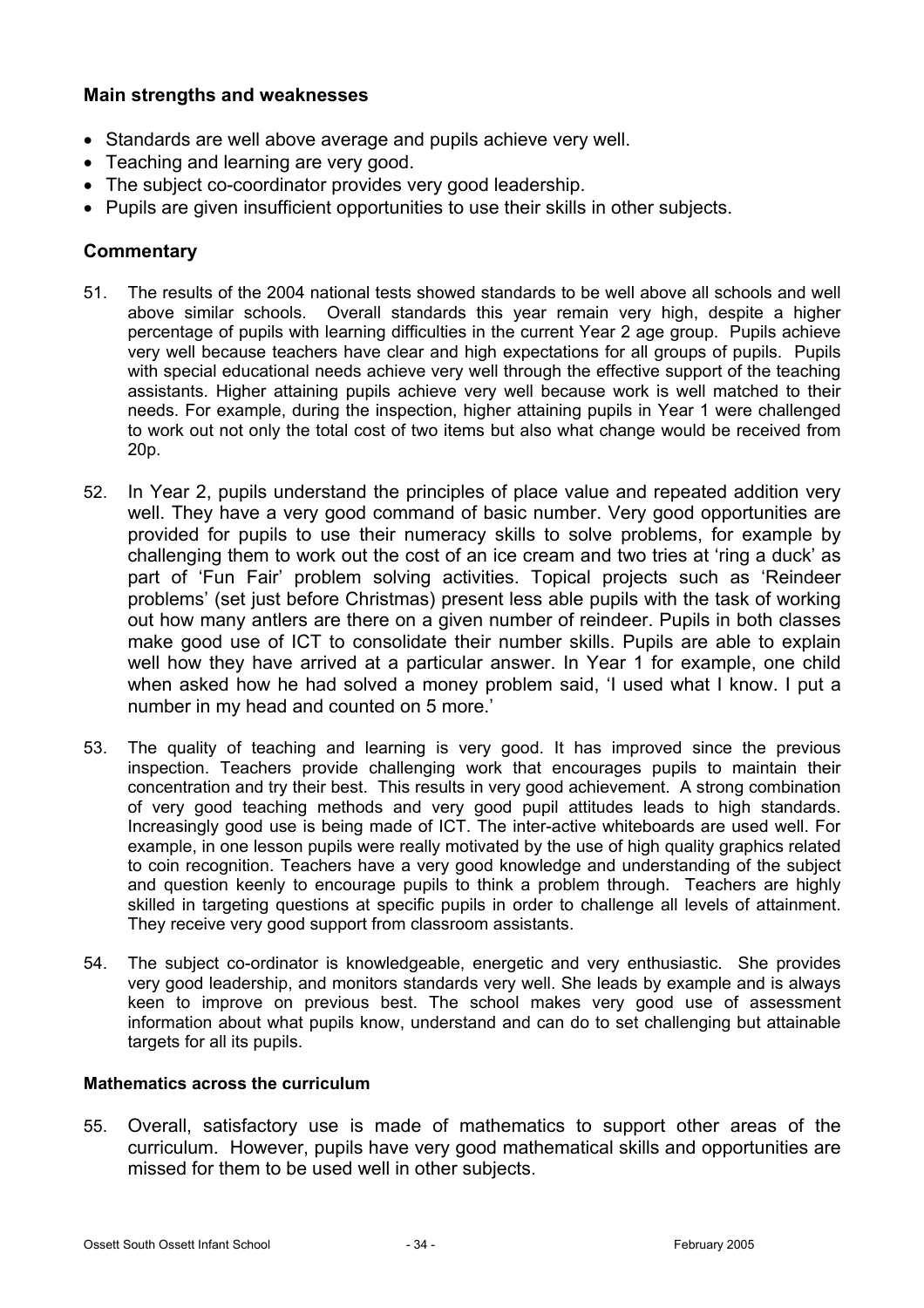# **SCIENCE**

Provision in science is **very good**.

### **Main strengths and weaknesses**

- The teaching of investigation skills is very good and, as a result, pupils are achieving very well in their understanding of how to test simple predictions.
- The curriculum is very well planned and focuses on providing pupils with active learning experiences. Consequently, pupils enjoy their lessons and work hard.
- There are some missed opportunities to ensure pupils work to a "fair test".

### **Commentary**

- 56. The teaching of science is consistently very good, with particular strengths in teaching young pupils to learn by careful observation and investigation. As a result, standards are well above national averages and pupils achieve very well in both their knowledge and understanding of science and in their ability to predict and plan investigations.
- 57. In a very good Year 1 lesson, the teacher gave the pupils very good opportunities to find out which materials would be best for making a waterproof covering. The teacher's very good questioning skills improved pupils' ability to use correct scientific vocabulary. This enabled them to explain their thoughts clearly, using words such as "transparent, predict and conclusion". In Year 2, a very good lesson made very effective use of resources so pupils were able to find out, through investigation, how to make a full circuit. Pupils worked in pairs and there was clear joy on the pupils' faces as they made a complete circuit, that enabled them to light a bulb. All pupils have a very positive attitude to learning and they behave very well in lessons because they are actively engaged. Pupils who have special educational needs are very well supported in lessons and this enables them to take a full part and achieve the targets set for them.
- 58. The subject is led and managed very well. Leadership is based on fully involving all members of staff in policy decisions, curriculum planning and review, so that a wholeschool approach to teaching science through active learning is now part of the school ethos. This is very effective in ensuring that lessons are planned to develop key scientific enquiry skills from the outset. The curriculum is innovative and challenging. Key skills in literacy and in ICT are used well to support learning and opportunities are carefully planned into lessons. However, there is less evidence of pupils using their numeracy skills well. Digital cameras are widely used to record evidence.
- 59. Although standards were high at the previous inspection, good improvements have still been made in the subject. For example, the way the subject and learning are assessed is now very good; the quality of teaching has improved, and leadership and management of the subject are now very good.
- 60. There is still scope for improvement in making sure that lessons are planned to ensure that pupils are given every opportunity to develop their understanding of what a "fair test" is and of how to work to a fair test when they are planning investigations.

# **INFORMATION AND COMMUNICATION TECHNOLOGY**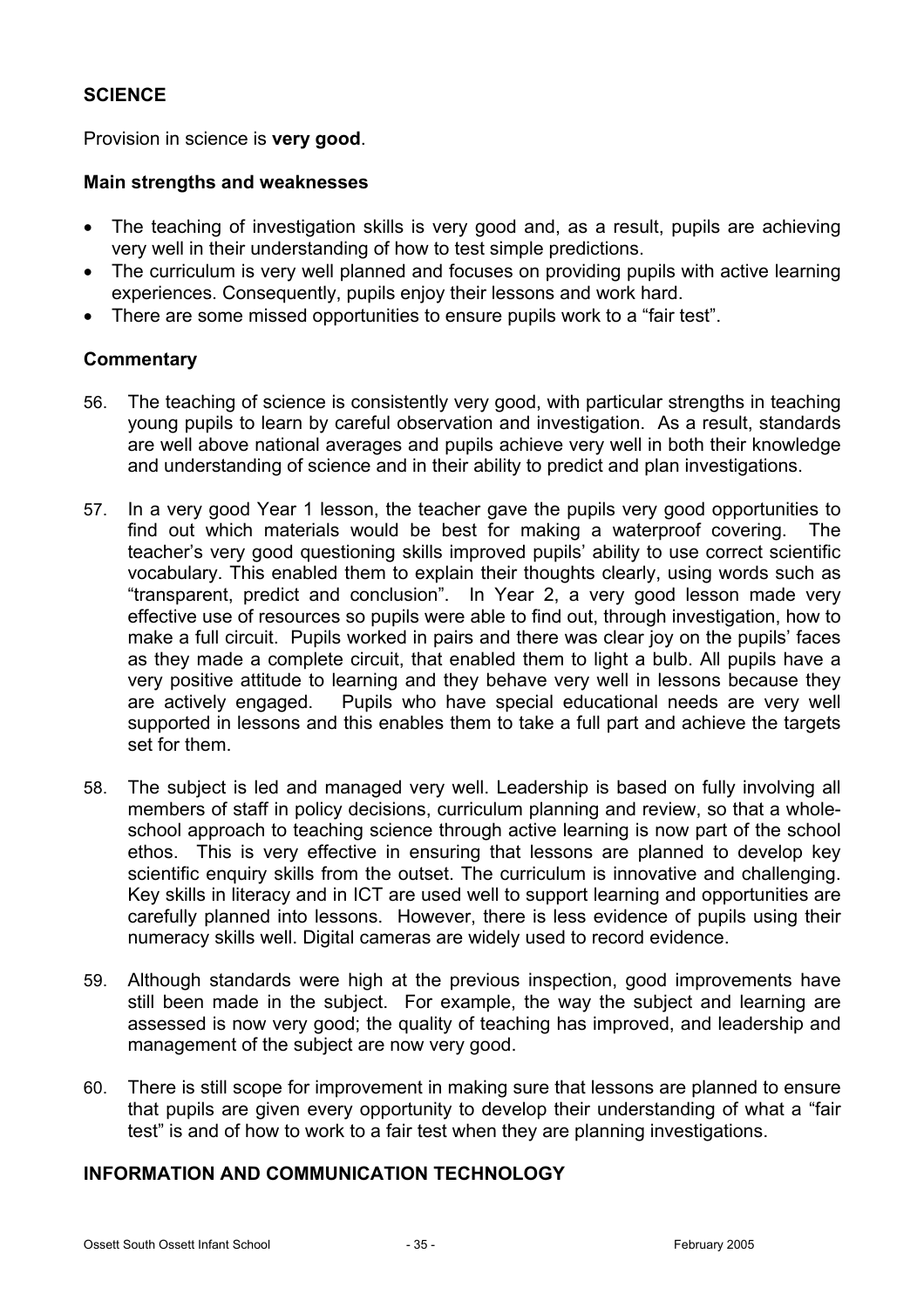Provision in information and communication technology is **good**.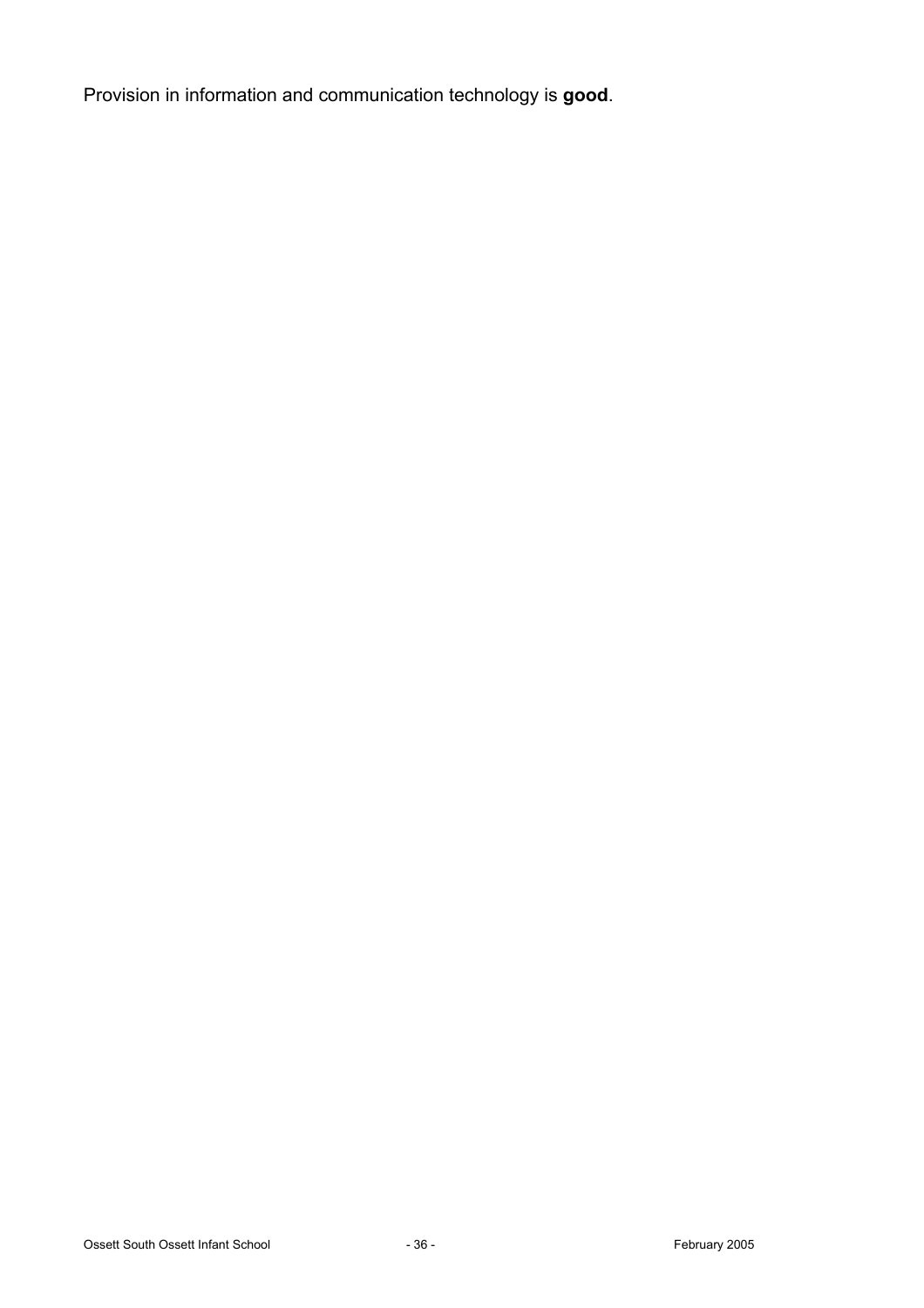### **Main strengths and weaknesses**

- Teachers make effective use of new technology in their classrooms to teach new skills.
- The curriculum is challenging and this means that children reach high standards in their use of new technology.
- There is scope to develop a more rigorous method of assessing what individual children know and can do, so they know what the next steps to learning are.

# **Commentary**

- 61. Standards are above national expectations in the subject and pupils are achieving well. Staff have updated their own skills to use the new Interactive Whiteboards now available in each classroom. Teachers use these effectively to teach new skills and, as a result, even the very youngest children know how to send and receive emails to communicate with their families, friends and teachers. Parents are encouraged to become involved in learning new skills with their children and are sometimes invited to help their children access emails first thing in the morning before school begins. All pupils have their own email address and are given time to develop this form of communication.
- 62. Teaching is good and new skills are taught thoroughly. For example, in a Year 1 lesson, the teaching was lively and pacy, building effectively upon previous learning and then challenging the pupils to tackle more complex tasks. The pupils displayed good skills in their ability to retrieve, organise and save work. Those pupils with special educational needs are given very good support in lessons to help them reach the targets set for them.
- 63. Pupils know that ICT is a powerful tool for learning. They are taught how to access and use search engines on the Internet, so as to research topics that interest them. Pupils have used research skills well to support their learning in history, geography and religious education. Pupils use digital cameras regularly to record their work, particularly when making models in design technology or to record special activities.
- 64. The subject is led and managed well. Improvement since the previous inspection has been good; standards are higher, pupils now achieve well, the quality of teaching is better and higher attaining pupils are now given good opportunities to reach their potential. However, there is scope to develop a more rigorous system for assessing what individual children know and can do and then using this information to let pupils know what they do well and what they need to do next to improve.

### **Information and communication technology across the curriculum**

65. Good use is made of ICT skills in other subjects. Teachers make the best use of the resources available to them to develop pupils' research skills through the use of the Internet or information software. Teachers plan regular opportunities for pupils to further their knowledge and understanding in mathematics, particularly in calculation skills, or to practise spellings and write stories in literacy.

### **HUMANITIES**

66. Work was sampled in **history**, so no judgement on the school's provision has been made. No lessons were seen, but inspector's looked at pupils' work and examined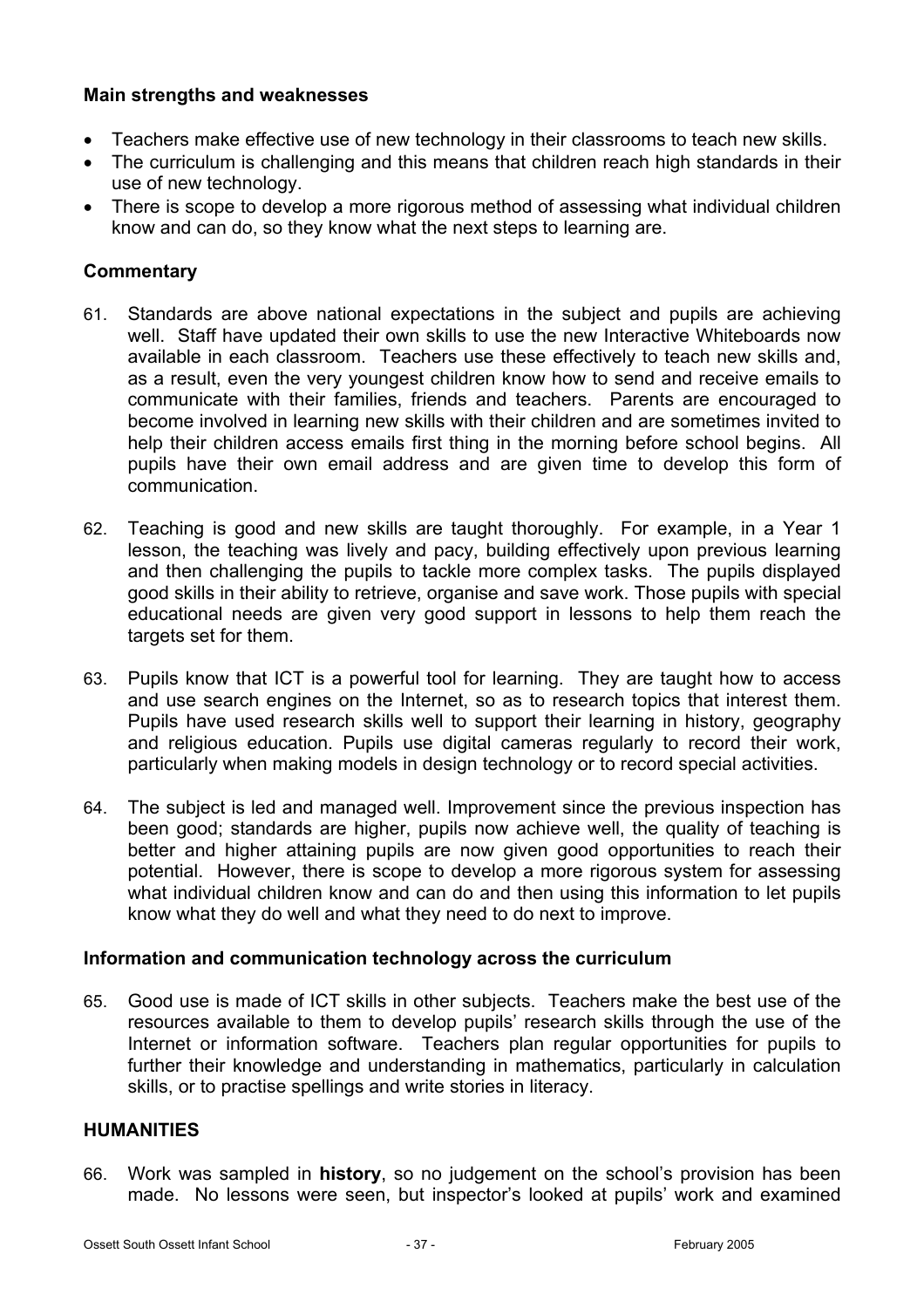work on display in the school. In the previous inspection, the time spent on history was insufficient. This is no longer the case and pupils receive a well-balanced history curriculum. In Year 2, pupils' work on the Great Fire of London indicated that the school plans effective links with other subjects to support learning. For example, boats made of clay in art were displayed in a River Thames scene to portray the people of London escaping from the Fire. Pupils' "eye-witness" accounts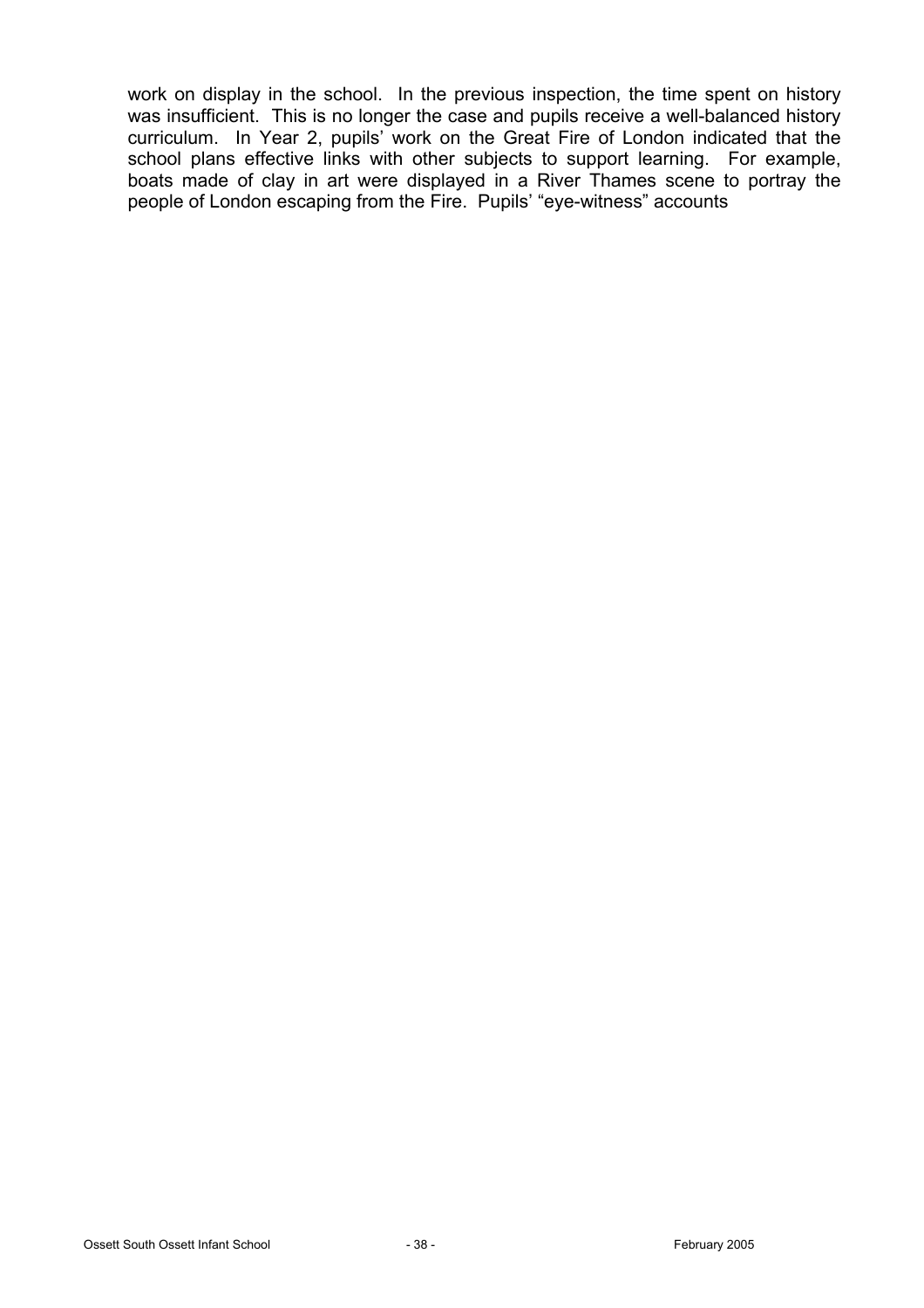were well written. Skills of chronology are developed well through the use of a "timeline", so pupils are beginning to place historical events in their correct sequence. However, there is no whole-school approach to the gathering of assessment information and as such the school does not have an accurate overview of standards in history.

67. As work was sampled in **geography**, so no judgement has been made on the school's provision. Examples of work on display, or presented in large books made by the pupils, indicate that pupils have a good curriculum where through which they develop an understanding of places near and far. They compare accurately their homes and locality with countries around the world. They use ICT skills well to research the animals likely to be found in the world's rainforests, such as lemurs and sloths. Good comparisons are made between the animals, landscape and temperature found in the world's rainforests, and those the children are familiar with, either in their own locality, or holiday locations. As in history, there is no whole-school approach to the gathering of assessment information to ensure pupils are developing the necessary skills in the subject.

### **RELIGIOUS EDUCATION**

Provision in religious education is **good**.

#### **Main strengths and weaknesses**

- Pupils have a good awareness of major world faiths and different forms of worship.
- A good range of visits and visitors makes learning interesting.
- Teachers plan good opportunities for pupils to use their skills in literacy and information and communication technology to deepen their knowledge.
- There is no whole-school approach to the gathering of assessment information.

### **Commentary**

- 68. Pupils reach standards that are above the expectations of the locally agreed syllabus and they achieve well in their awareness and understanding of major world religions such as Judaism. The subject is taught well. Teachers give their pupils good opportunities to deepen their knowledge of Christian forms of worship, which they then compare with how people of other faiths worship. For example, in Year 1, pupils have compiled class books on aspects of Judaism, looking in some depth at Passover, Hanukkah and Sukkoth. Pupils know that the Torah is the Jewish holy book, whilst Christians follow the teachings of the Bible. In Year 2, the teacher used the pupils' own enquiring questions about Islam to challenge them to research mosques. The pupils then produced a class book of good quality showing what they had learnt about Islamic forms of worship.
- 69. The school has very good links with local churches in the community. As a result, pupils benefit from frequent visits where they find out about Christian religious symbols to be found in a church. Visitors into school are frequent, often taking part in whole-school assemblies or visiting classrooms to talk to the pupils about the life of Jesus. These links make the curriculum more interesting and relevant for all pupils and increase their knowledge and understanding.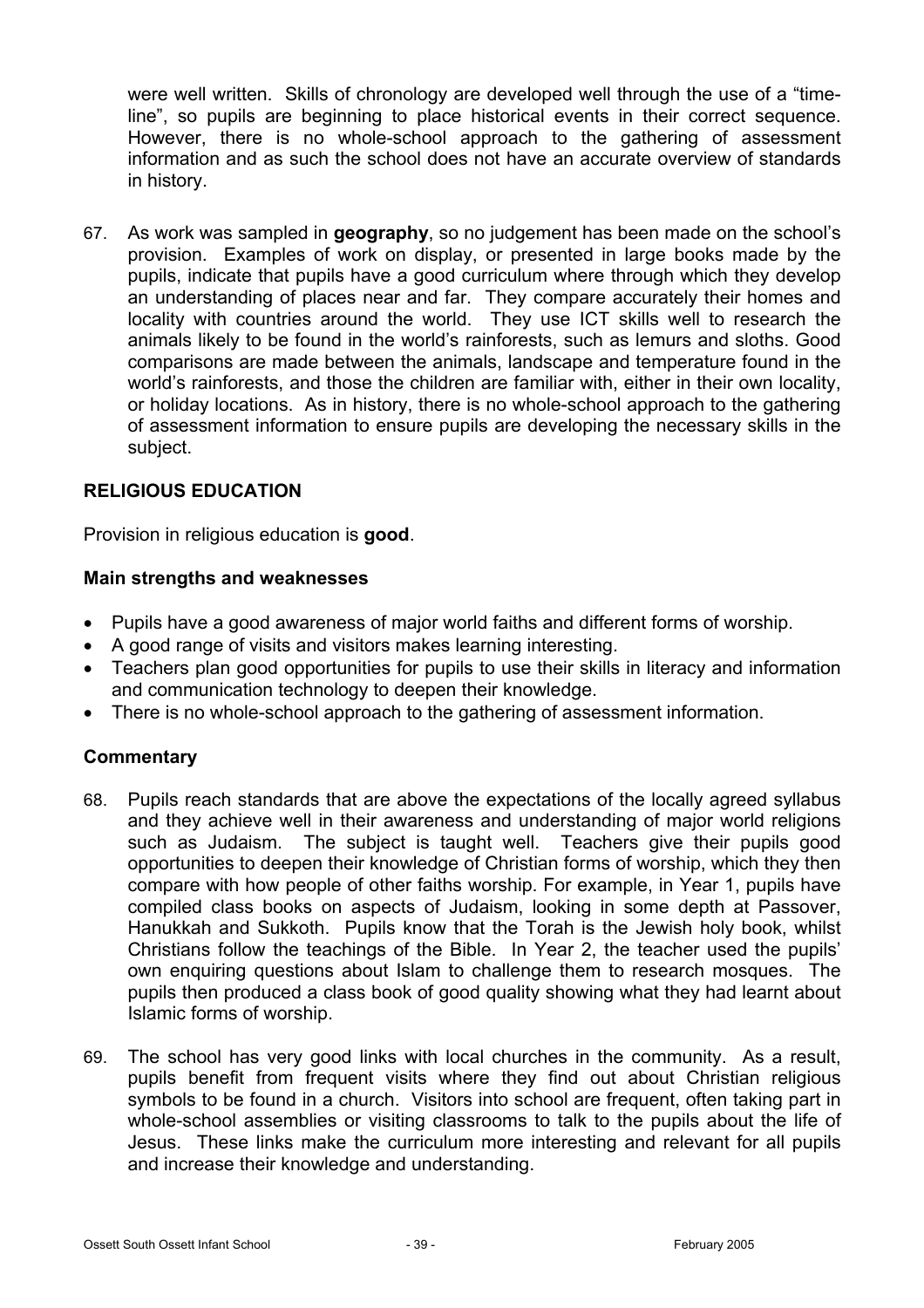70. The subject is led and managed well and improvement since the previous inspection has been good. Standards are now higher, pupils achieve better and the quality of teaching has improved. The subject co-ordinator takes an active role in checking that teachers plan opportunities for the use of key skills in literacy and ICT to support pupils' learning. However, the school has yet to develop its approach to the gathering together of assessment information in order to ensure that work builds on pupils' previous best. Pupils are encouraged to use the Internet to research religions that are unfamiliar to them, and this extends their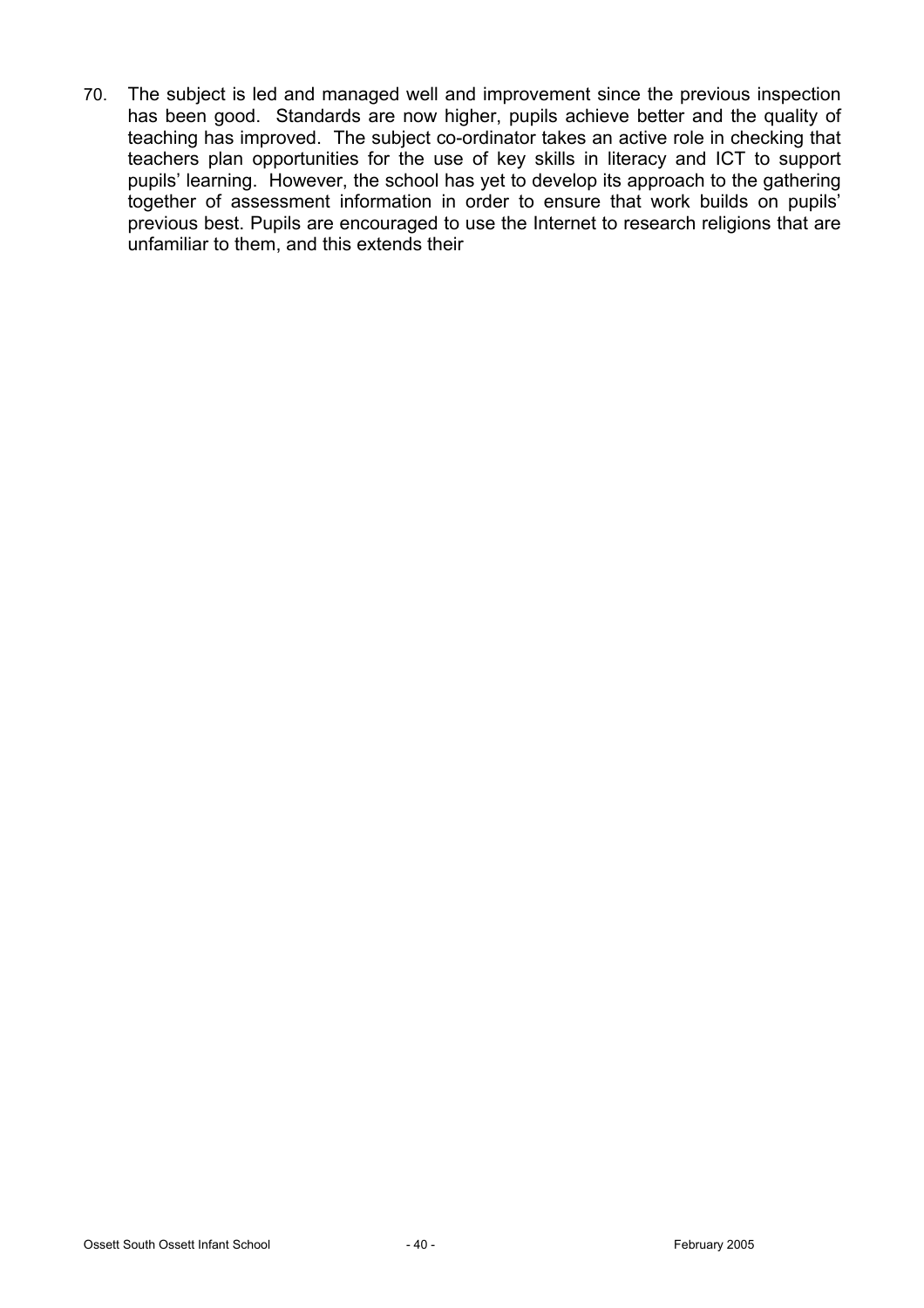knowledge of the rich variety of faiths and cultures that are part of British society. Pupils' books in both Year 1 and Year 2 are well presented, with neatly written accounts, carefully drawn illustrations and references to Internet sites where pupils can find out more information should they chose to do so, and are therefore a valuable learning resource for all pupils.

# **CREATIVE, AESTHETIC, PRACTICAL AND PHYSICAL SUBJECTS**

- 71. It was not possible to make overall judgments about provision in any subject in this area. However, from the evidence available it is very clear that in all subjects good opportunities are provided for pupils to use their skills. It is clear that there is no consistent approach to the gathering and use of assessment to ensure pupils are continuously challenged to improve on their previous best.
- 72. In **art and design,** an analysis of pupils' work in sketchbooks and on display around the school indicates an overall good quality of work, with attainment being above average. This represents an improvement since the previous inspection. In sketchbooks, pupils' skills are developing well. Hall and classroom displays show a good range of skills and materials being used, for example in observational and collage work. Pupils' work is displayed with great care and sensitivity in the school hall. This helps pupils to take a pride in their work and strive continually to improve their composition. Very good links are made with the history curriculum with pupils making boats out of clay to represent people escaping from the Great Fire of London. The artistic skills of a parent have been used very well to inspire pupils to produce work of good quality.
- 73. In **design and technology** evidence of previous work indicates above average standards. Pupils' work shows that they are competent in working with a range of materials and that they understand the sequence of the making process well with regard to creating their own houses. This project allowed pupils to develop their skills in working together successfully, with different groups focusing on different parts of the house. A very good feature of their work is the written evaluation undertaken. One child wrote, 'One window did not have a matching curtain.'
- 74. In **music** the standard of singing in acts of worship is good and pupils demonstrate a good sense of beat and dynamics. In one lesson seen during the inspection, very good opportunities were provided for pupils to develop their skills in identifying the correct pitch of notes. The teacher had very good expertise in the subject and used graphic scoring to very good effect to develop pupils' musical skills. In another lesson seen during the inspection, the teacher more than made up for any lack of expertise by making good use of commercial materials to develop pupils' musical appreciation skills. Pupils really enjoyed responding to music from both western and non-western cultures. The school currently does not have a suitable range of instruments but orders have been placed to remedy this situation.
- 75. The school offers a good programme of **physical education** activities through the year, despite the potential drawback of a hall with two supporting pillars in the middle of it and no school playing field. Pupils are keen to participate in the after-school club provided by an outside agency. In the one lesson observed teaching was of a good quality overall. Pupils used apparatus very well to develop their gymnastic skills and the level of performce was above average. Due regard was made to health and safety.

# **PERSONAL, SOCIAL AND HEALTH EDUCATION AND CITIZENSHIP**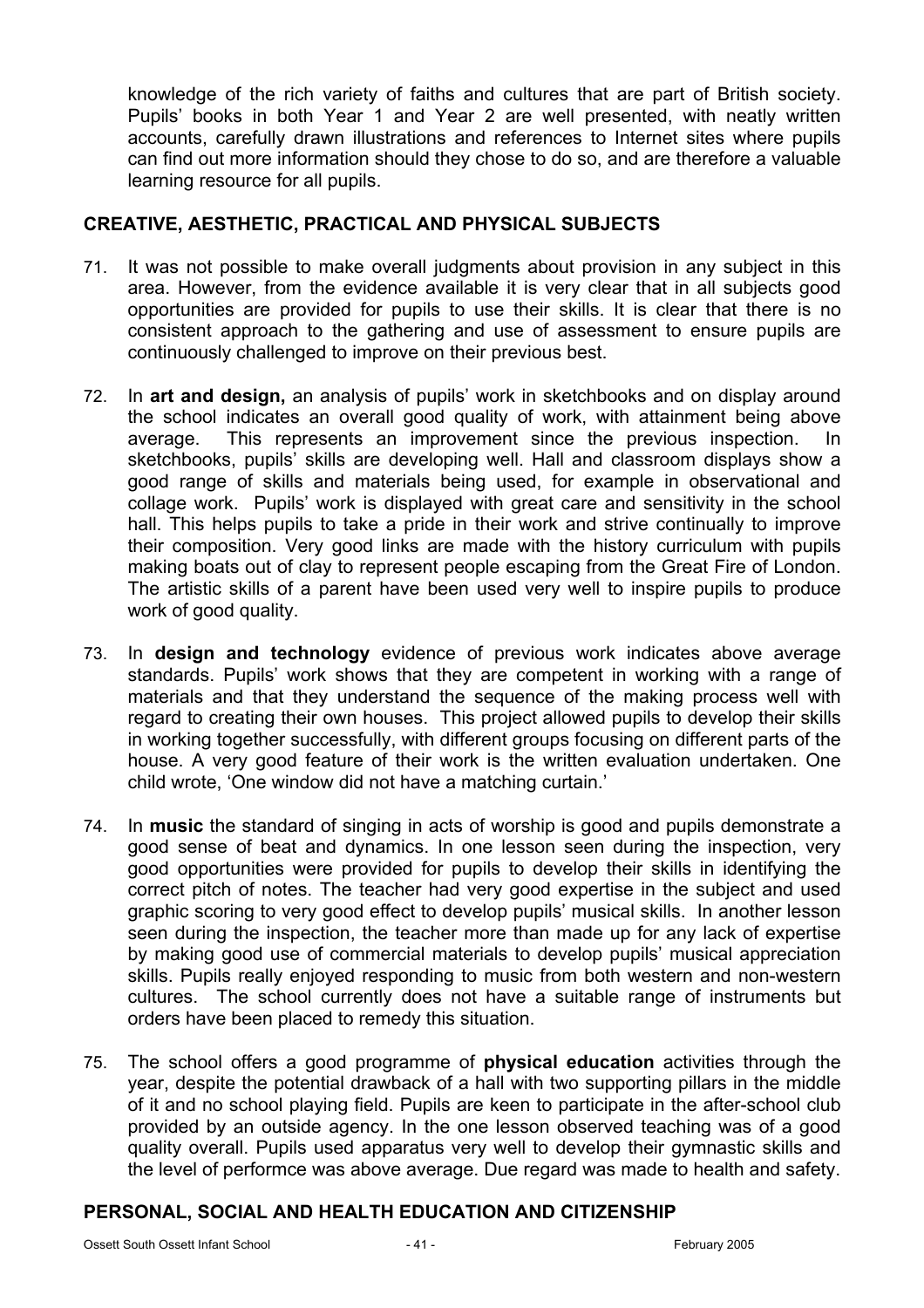76. No lessons were seen during the inspection but evidence from other sources shows that curriculum provision is very good. The school provides a broad curriculum for PSHE and citizenship, through separate specialist lessons as well as through the subjects of the National Curriculum, assemblies and class discussions. It provides very good opportunities for pupils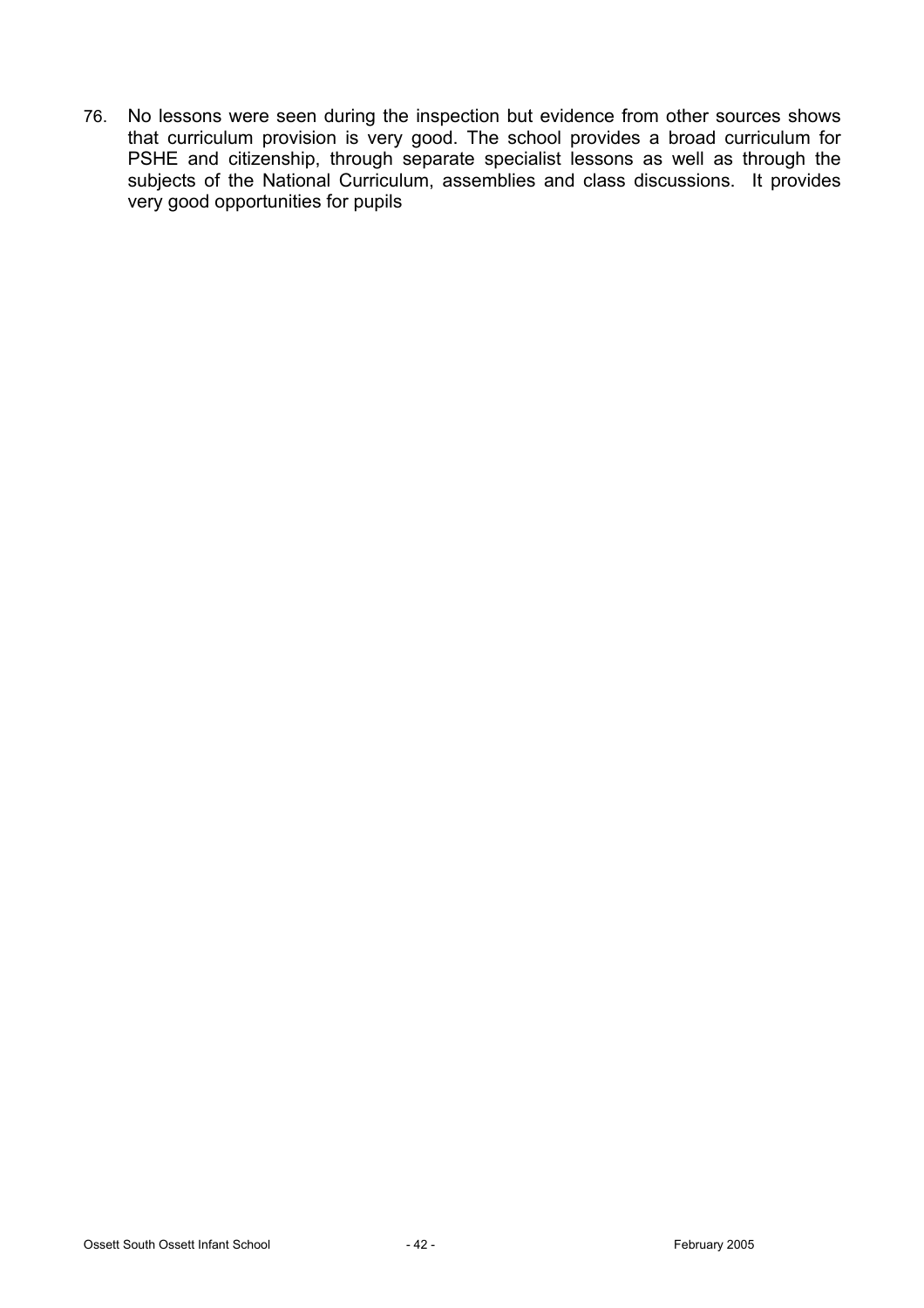to develop confidence, a sense of responsibility and respect for the differences between people. Pupils' personal and social skills, as well as their understanding of citizenship, are also developed well. The 'I am special tree' in the school hall pays good testimony to the importance that the school gives to each individual.